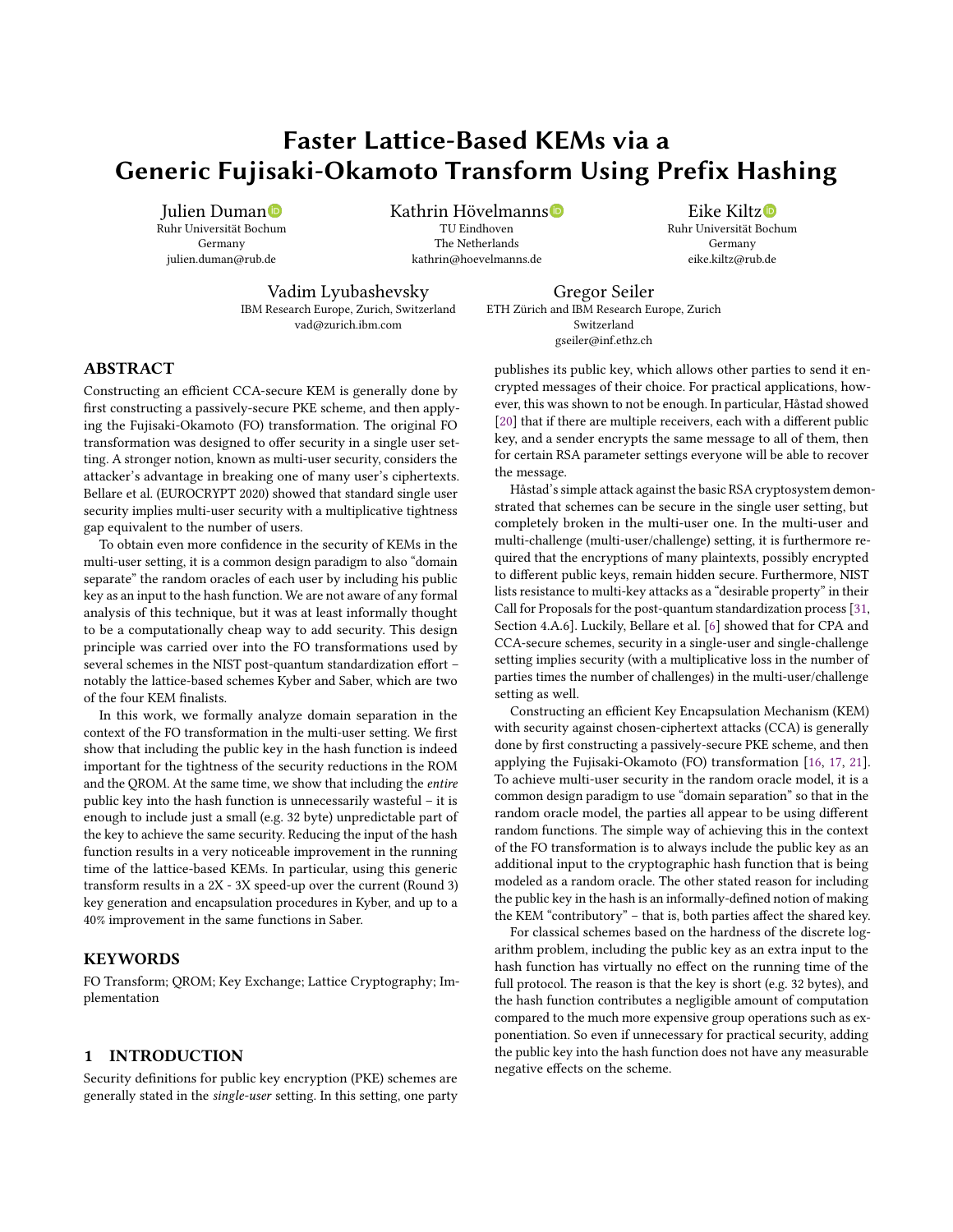The above-mentioned domain separation technique was carried over to schemes in the ongoing NIST post-quantum standardization process. For example, Kyber [\[12\]](#page-12-5) and Saber [\[14\]](#page-12-6), which are two of the four KEM finalists in the NIST quantum-safe competition, use this method with the explicit purpose of protecting against multi-user attacks. Even though it was at least informally thought to be more secure, we are not aware of any formal security analysis of it.<sup>[1](#page-1-0)</sup>

### 1.1 Our Results

In this paper we formally analyze domain separation in the context of the FO transformation. Our results are twofold. First, we observe that there are good reasons for including the public key into the hash. We show that hashing the public key results in a tighter reduction in a multi-user/multi-challenge setting when converting a CPA-secure scheme into a CCA-secure one, than if one were to directly apply the hybrid argument from [\[6\]](#page-12-1) to the FO transformation. And for schemes that additionally have a small correctness error, the tightness in the reduction is potentially even more improved. We additionally give a proof in the QROM which is significantly tighter that what one would trivially obtain from the hybrid approach of [\[6\]](#page-12-1). This proof also appears to use (but in a different way) the fact that each party uses a different random function.

Our second, and main, result is that even though there are reasons to hash the public key, hashing the entire public key (as is currently done) is unnecessarily wasteful. The sizes of public keys in lattice-based schemes ( $\approx$  1KB) are noticeably larger than the 32 byte keys used in the discrete log setting; so the hash function that takes the public key as input is now approximately an order of magnitude slower. At the same time, the underlying lattice-based CPA-secure scheme is significantly more computationally efficient than its discrete logarithm counterpart. When compounded, these two properties result in the hash function being a very significant contributor to the total running time of the resulting CCA-secure scheme.

FO Transformation with Prefix Hashing. Our new variant of the FO transformation,  $FO_{\text{max}}^{\perp}$ , transforms a passively secure of the FO transformation, FO<sub>ID(pk), m</sub>, transforms a passively secure<br>PKE scheme into an actively secure KEM. It uses "implicit rejection" and "prefix hashing": Implicit rejection (indicated by the  $\frac{1}{\epsilon}$  symbol in  $FO_{\text{max}}^{\frac{1}{2}}$  ) means that decapsulation of an invalid ciphertext in FO $_{\text{ID}(pk),m}^{\bullet}$ ) means that decapsulation or an invalid ciphertext<br>deterministically outputs a pseudoranom key: prefix hashing (indicated by the  $\text{ID}(id), m \text{ in } \text{FO}_{|D(b|k), m}^{\mathcal{L}}$  means that we feed a small (e.g.<br>32 hyte), unpredictable part of the public key into the hash function cated by the <sub>ID(id), m</sub> in  $\text{PO}_{\text{ID}(pk),m}$  means that we feed a small (e.g.<br>32 byte), unpredictable part of the public key into the hash function.  $FO<sub>m</sub><sup>L</sup>$  also uses implicit rejection but does not include any part of  $n_k$  in the bash function. Compared to feeding the whole public $pk$  in the hash function. Compared to feeding the whole publickey into the hash function, our new transformation significantly reduces the running time of the scheme. In the ROM we prove that multi-user/challenge CPA-security of PKE tightly implies multiuser/challenge CCA-secure KEM. As an additional result, we give a reduction for multi-user/challenge security in the QROM which is tighter than the previously-known results which stem from the generic Bellare et al. result [\[6\]](#page-12-1). We remark that ThreeBears [\[18\]](#page-12-7) (a Round 2 candidate of the NIST post-quantum competition) implicitly uses an FO transformation with prefix hashing and proves

multi-user/challenge CCA-security in the QROM [\[19\]](#page-12-10). It is unclear, however, if the specific proof carries over to the general FO transformation.

**Impact on Kyber.** Instantiating our transformation  $FO_{\text{ID}(pk), m}^{\perp}$  with the CPA-secure Kyber PKE scheme, the key generation and encryption of Kyber is reduced by 30-56% and 47-66%, respectively; and the security of the CCA-scheme in the ROM and QROM is improved as in Fig. [1.](#page-2-0) So we are now in the same situation with lattice schemes as we are in the discrete logarithm setting. There is no longer a theory vs. practice trade-off required for achieving multi-user/challenge security – hashing the (partial) public key leads to tighter security reductions and is computationally very cheap to implement. Since Kyber is currently the most efficient – as measured by the running time of key generation, encapsulation, and decapsulation procedures [\[8\]](#page-12-11) – of all KEMs (quantum-safe and non-quantum-safe), our new transformation also improves on how fast a secure KEM can be.

### 1.2 Impact on Concrete Security

In the Fujisaki-Okamoto transform, a hash function F (modeled as a random oracle) is mainly used to derive the PKE randomness r and the symmetric KEM key  $K$  from a random message  $m$ . In the following table, we define three variants of the "implicit rejection" Fujisaki-Okamoto transformation, depending on which parts of  $pk$ it includes in the hash function F.

| Transformation Use of hash F                                                                               |                                                                   |
|------------------------------------------------------------------------------------------------------------|-------------------------------------------------------------------|
| FO <sup>L</sup> <sub>m</sub> [21]<br>FO <sup>L</sup> <sub>IP(pk), m</sub> (§3)<br>FO <sub>pk, m</sub> (§3) | $(K, r) = F(m)$<br>$(K, r) = F(ID(pk), m)$<br>$(K, r) = F(pk, m)$ |
|                                                                                                            |                                                                   |

 $\frac{\text{FO}_{pk,m}^{P(P/k)/(n)}}{\text{The formal definitions of } \text{FO}_{\text{ID}(pk),m}^{\perp} \text{ and } \text{FO}_{pk,m}^{\perp}$ <br>of Section 3. FO $_{\text{in}}^{\perp}$  was formally analyzed in [21]  $\frac{\mu}{\rho k, m}$  are given in Fig. [4](#page-6-0)<br>1 [21]. We remark that of Section [3.](#page-5-0) FO<sup> $L$ </sup><sub>m</sub> was formally analyzed in  $\mathbb{R}^{21}$ . We remark that [\[21\]](#page-12-4) also considered a variant (called  $FO_{\text{max}}^{\neq}$ ) where the ciphertext  $c$  is included in F. Follow-up work [\[10\]](#page-12-12) showed that hashing  $c$  is not necessary so we do not further consider it here not necessary so we do not further consider it here.

Fig. [1](#page-2-0) compares multi-user/challenge security bounds in the  $\overline{\text{ROM}/\text{QROM}}$  of FO $_m^{\neq}$ , FO $_{\text{ID}(pk),m}^{\neq}$ , and FO $_{pi}^{\neq}$ <br>for FO $_m^{\neq}$  are new bounds obtained in this wor  $\mu_{pk,m}^{\neq}$ . The ROM bounds<br>ork. They improve on the for FO $_{m}^{\mathcal{F}}$  are new bounds obtained in this work. They improve on the<br>naive "hybrid bound" Adv<sup>(n,q</sup>C)<sup>-IND-CCA</sup>  $\leq nqC \cdot \text{Adv}_{\text{KEM}}^{(n,q_C) - \text{IND-CCA}}$  $\leq nq_C \cdot (\text{Adv}_{\text{NE}}^{\text{IND-CPA}} + q_F \delta(1))$  obtained by applying the Bellare et al. hybrid argument to the single user/challenge CCA-bounds of [\[21\]](#page-12-4). Unfortunately, we were not able to improve the hybrid bounds in the QROM setting for FO $^{\neq}_{m}$ . The bounds for FO $^{\neq}_{\text{ID}(pk), m}$  and FO $^{\neq}$  are new bounds obtained in this work, again improving  $\mu_{k,m}^{\mu}$  are new bounds obtained in this work, again improving<br>hybrid bounds. Our proofs in the ROM rely on techniques on the hybrid bounds. Our proofs in the ROM rely on techniques of [\[21\]](#page-12-4), while the ones in the QROM also rely on techniques of [\[10,](#page-12-12) [23,](#page-12-13) [26\]](#page-13-1).

First we note that the bounds for  $FO_{[D(\rho k), m]}^{\mathcal{L}}$  and  $FO_{\rho i}^{\mathcal{L}}$  and  $[FO_{\rho k]}^{\mathcal{L}}$ ⊥<br><sub>*pk,m*≀</sub>are<br>l). Hence exactly the same (for prefixes with sufficient  $\min_{m}$ -entropy l). Hence<br>from a security perspective, it does not seem to make much sense from a security perspective, it does not seem to make much sense to include the entire public key in the hash function. Hence in what follows we will only consider the prefix-hash variant  $FO_{ID(\rho k), m}^{\perp}$ .<br>How the bounds for  $FO_{m}^{\perp}$  and  $FO_{m}^{\perp}$ . How the bounds for  $FO_{\text{ID}}^{\perp}$  and  $FO_{\text{ID}(pk), m}^{\perp}$  compare to each other,  $m_{\text{ID}(pk), m}$ How the bounds for FO<sub>*m*</sub> and FO<sub>ID(*pk*), *m*</sub> compare to each other<br>depends on the relation between  $\delta(n)$  and  $\delta$  and Adv<sup>(*n*,q<sub>C</sub>)-IND-CPA</sub><br>and AdvIND-CPA</sub> accountingly</sup> and Adv<sup>IND-CPA</sup>, respectively.

<span id="page-1-0"></span><sup>&</sup>lt;sup>1</sup>This is in contrast to digital signatures where domain separation provably helps improving security in the multi-user setting. See, e.g., [\[7,](#page-12-8) [9\]](#page-12-9).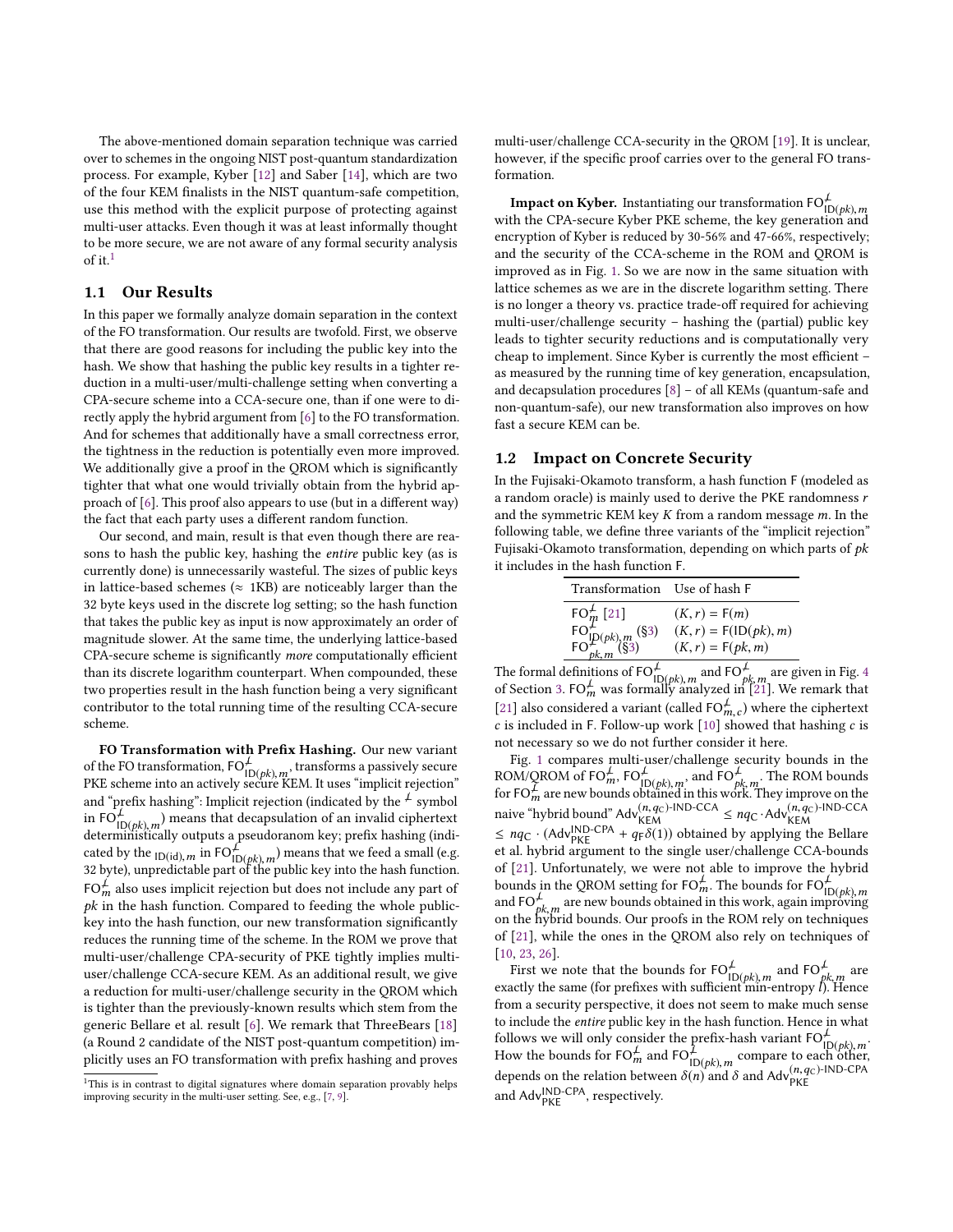<span id="page-2-0"></span>Figure 1: Multi-user/challenge security advantages  $\text{Adv}^{(n,q_C)\text{-IND-CCA}}_{\text{KEM}}$  in the ROM/QROM (simplified) for the Fujisaki-Okamoto variants FO $_m^{\neq}$ , FO $_{\text{ID}(pk), m}^{\neq}$  of challenges,  $a_F$  is the n , and FO $\frac{1}{N}$  $\overset{\leftarrow}{p}_{k,m}$ , as described in the text. Here  $\delta(n)$  is the n-user correctness error of PKE,  $q_\mathbf{C}$  is the number<br>If (O)ROM queries, and  $l$  is the min-entropy of ID( $vk$ ). of challenges,  $q_F$  is the number of  $\dddot{Q}$ )ROM queries, and l is the min-entropy of ID(pk).

| FO variant                        | $Adv_{KEM}^{(n,q_C)-IND-CCA}$ (ROM)                                                              | $\mathsf{Adv}_{\mathsf{KEM}}^{(n,q_\mathsf{C})\text{-}\mathsf{IND}\text{-}\mathsf{CCA}}$ (QROM) |
|-----------------------------------|--------------------------------------------------------------------------------------------------|-------------------------------------------------------------------------------------------------|
| $FOLID(pk), m$ (Th. 3.1+3.2)      | $Adv_{\text{PKE}}^{(n,q_{\text{C}})\text{-IND-CPA}} + q_{\text{F}}\delta(n) + \frac{n^2}{2\ell}$ | $\sqrt{q_F A d v_{\text{PKE}}^{(n,q_C)}$ -IND-CPA + $q_F^2 \delta(n) + \frac{n^2}{2\ell}$       |
| $FO_{pk,m}^{\perp}$ (Th. 3.1+3.2) | $Adv_{\text{PKE}}^{(n,q_{\text{C}})\text{-IND-CPA}} + q_{\text{F}}\delta(n)$                     | $\sqrt{q_F A d v_{\text{PKE}}^{(n, q_C)} N D - C P A} + q_F^2 \delta(n)$                        |
| $FO_m^{\neq}$ (Th. 3.1+[6, 21])   | $Adv^{(n, q_c)\text{-IND-CPA}}_{\text{PKE}} + n \cdot q_{\text{F}} \delta(1)$                    | $nq_{\rm C} \cdot (\sqrt{q_{\rm F} A d v_{\rm PKE}^{\rm IND-CPA}} + q_{\rm F}^2 \delta(1))$     |

The *n*-user correctness error  $\delta(n)$ .  $\delta(n)$  is defined as the *n*user correctness error, i.e., the probability that one message induces a decryption error for one of  $n$  independent public-keys. Informally (see Section [2.1](#page-3-0) for a formal definition), the adversary, who is given n public and secret keys, chooses a message and one of the public keys under which the message is to be encrypted; he wins if the ciphertext then induces a decryption failure. The trivial bounds are  $\delta(1) \leq \delta(n) \leq n\delta(1)$ .

There is also very strong evidence that for most natural latticebased schemes,  $\delta(n) < n\delta(1)$ . The decryption error of a basic LWEbased encryption scheme encrypting one bit with secret  $\vec{s}$  and encryption randomness  $\vec{r}$  is

$$
\Pr_{\vec{s},\vec{r}\leftarrow \psi^m}[|\vec{s}\cdot\vec{r}| > \lfloor q/4 \rfloor - 1].
$$

If the coefficients of randomness  $\vec{r}$  were continuous gaussians, rather than e.g. discrete binomials, then one could prove that the optimal strategy for the adversary is to "attack" the public key whose corresponding secret key has the largest norm. Then the probability that we are interested in is

$$
\Pr_{\vec{s}_1,\ldots,\vec{s}_n,\vec{r}\leftarrow\psi^m}\left[|\vec{s}_i\cdot\vec{r}| > \lfloor q/4 \rfloor - 1\colon i := \arg\max_{1 \le j \le n} \|\vec{s}_j\|\right].
$$

In schemes where the randomness is discrete, this is almost certainly still the best strategy. So, for example, in schemes where all the secret keys are prescribed to have the same norm, it makes no difference which public key to attack, and therefore we would have  $\delta(n) \approx \delta(1)$ . In Kyber and Saber, where each coefficient is chosen independently, there will be secret keys with larger norms, and so  $\delta(n) > \delta(1)$ . Nevertheless, because the norm of the secret keys has a tight concentration when the coefficients follow the binomial distribution, we will still have  $\delta(n) < n \cdot \delta(1)$ .

In Table [1,](#page-2-1) we give the exact values for  $\delta(n)$  illustrating this phenomenon for an LWE scheme that has secret vectors consisting of −1/0/1 coefficients . For example, note that for  $n = 2^{30}$ , we<br>have  $n\delta(1) = 2^{-148}$  whereas  $\delta(n) = 2^{-161}$  Computing exact  $\delta(n)$ have  $n\delta(1) = 2^{-148}$ , whereas  $\delta(n) = 2^{-161}$ . Computing exact  $\delta(n)$ <br>for Kyber and Saber would be more computationally exhaustive for Kyber and Saber would be more computationally exhaustive because there are many more possibilities for how the vector with the largest norm looks like when the coefficients are larger. But the secret key norm will still be tightly concentrated around its expected value and we will thus still have  $\delta(n) < n\delta(1)$ .

**The** *n***-user CPA advantage**  $Adv^{(n,q_c)}$ -IND-CPA. By a hybrid argument [\[6\]](#page-12-1) one obtains the trivial bounds

$$
Adv_{PKE}^{\text{IND-CPA}} \le Adv_{PKE}^{(n,q_C)\text{-IND-CPA}} \le nq_C \cdot Adv_{PKE}^{\text{IND-CPA}}.
$$

<span id="page-2-1"></span>Table 1:  $\delta(n)$  for a basic LWE encryption scheme over  $\mathbb{Z}_q$ , for  $q = 1409$ , where the secret  $\vec{s} \leftarrow \psi^{2048}$ , where  $\psi(0) =$ <br> $\psi^{1/2} \psi(+1) = 1/4$  and the public leav is  $A \leftarrow \mathbb{Z}^{1024 \times 1024} \vec{\tau}$  $1/2, \psi(\pm 1) = 1/4$ , and the public key is  $A \leftarrow \mathbb{Z}_q^{1024 \times 1024}, \vec{t} =$ [A I]  $\cdot$   $\vec{s}$  mod q. The ciphertext is constructed as  $\vec{u} = [A^T I] \cdot \vec{v} = \vec{v}^T a^{10241} \cdot \vec{v} + a + [a/2] u$ , where  $\vec{v} \leftarrow u^{2048} a \leftarrow u$  $\vec{r}^T, v = [\vec{t}^T \ 0^{1024}] \cdot \vec{r} + e + \lfloor q/2 \rfloor \mu$ , where  $\vec{r} \leftarrow \psi^{2048}, e \leftarrow \psi$ .

|                   |        | 010    | $20^{\circ}$ | ეას    | എ4∪    | ე50 |
|-------------------|--------|--------|--------------|--------|--------|-----|
| $\log(\delta(n))$ | $-178$ | $-170$ | $-165$       | $-161$ | $-158$ | 155 |
|                   |        |        |              |        |        |     |

For schemes based on prime-order groups (eg., ElGamal) we actually have Adv<sup>IND-CPA</sup>  $\approx$  Adv<sub>PKE</sub>  $^{(n,q_C)$ -IND-CPA by the well known random self reducibility of Diffie-Hellman tuples.

For lattice-based schemes, we do not have self-reductions that allow us to directly conclude that  $Adv_{PKE}^{IND-CPA} \approx Adv_{PKE}^{(n,q_C)-IND-CPA}$ because we do not know of a way to create extra samples from the same distribution (i.e. either the MLWE one or uniform) even if these samples are allowed to have completely distinct secrets. Nevertheless, if we assume the hardness of MLWE as originally defined for the purpose of worst-case to average-case reductions [\[28,](#page-13-2) [30,](#page-13-3) [32\]](#page-13-4) where the number of samples (using the same secret) is unlimited, then we can show that  $Adv_{\text{PKE}}^{\text{IND-CPA}} \approx Adv_{\text{PKE}}^{(n,q_C)\text{-IND-CPA}}$ . In particular, if we assume that distinguishing  $\{(\mathbf{A}_i, \mathbf{A}_i \cdot \vec{s}_i + \vec{e}_i)\}_{1 \leq i \leq k}$ <br>from uniform is hard for  $k = \max(n, a_0)^2$  then using the transforfrom uniform is hard for  $k = \max(n, q_C)^2$  $k = \max(n, q_C)^2$  then using the transfor-<br>mation from [2] one can argue that distinguishing the *n* public mation from  $[2]$ , one can argue that distinguishing the *n* public keys from uniform ones is as hard as MLWE. After replacing the public keys with random values, simulating the  $q_C$  queries to the *n* public keys can again be done with access to  $q_c$  samples of an MLWE problem and the transformation from [\[2\]](#page-12-14). And thus we have Adv<sub>IND</sub>-CPA  $\leq 2 \cdot$  Adv<sup>MLWE</sup>, which is also what we based the hardness of the IND-CPA scheme on. In short, we believe that in practice the MLWE problem with  $k$  samples is no easier than with 1 sample, and then the bound in our reduction is significantly tighter than the previously known one. And independently of the relationship between the number of MLWE samples, the new QROM bound for FO $_{1D(pk), m}^{\neq}$  is also noticeably better than the one for FO $_m^{\neq}$ .

<span id="page-2-2"></span><sup>&</sup>lt;sup>2</sup>Unless  $k$  is so large that the Arora-Ge [\[3\]](#page-12-15) attack applies, it is not known that seeing more samples makes the MLWE problem any easier in practice. It should also be noted that even if such an attack existed, it would still not necessarily apply to increasing  $\text{Adv}_{\text{PKE}}^{(n,q_C)\text{-IND-CPA}}$ . This is because the secrets in the  $(n, q_C)\text{-IND-CPA}$  game are all distinct and so it is a plausibly much barder problem than MI WE with many samples distinct, and so it is a plausibly much harder problem than MLWE with many samples for the same secret. In particular, we do not know of any better algorithm for solving MLWE with many samples if the secrets are small and different for every sample.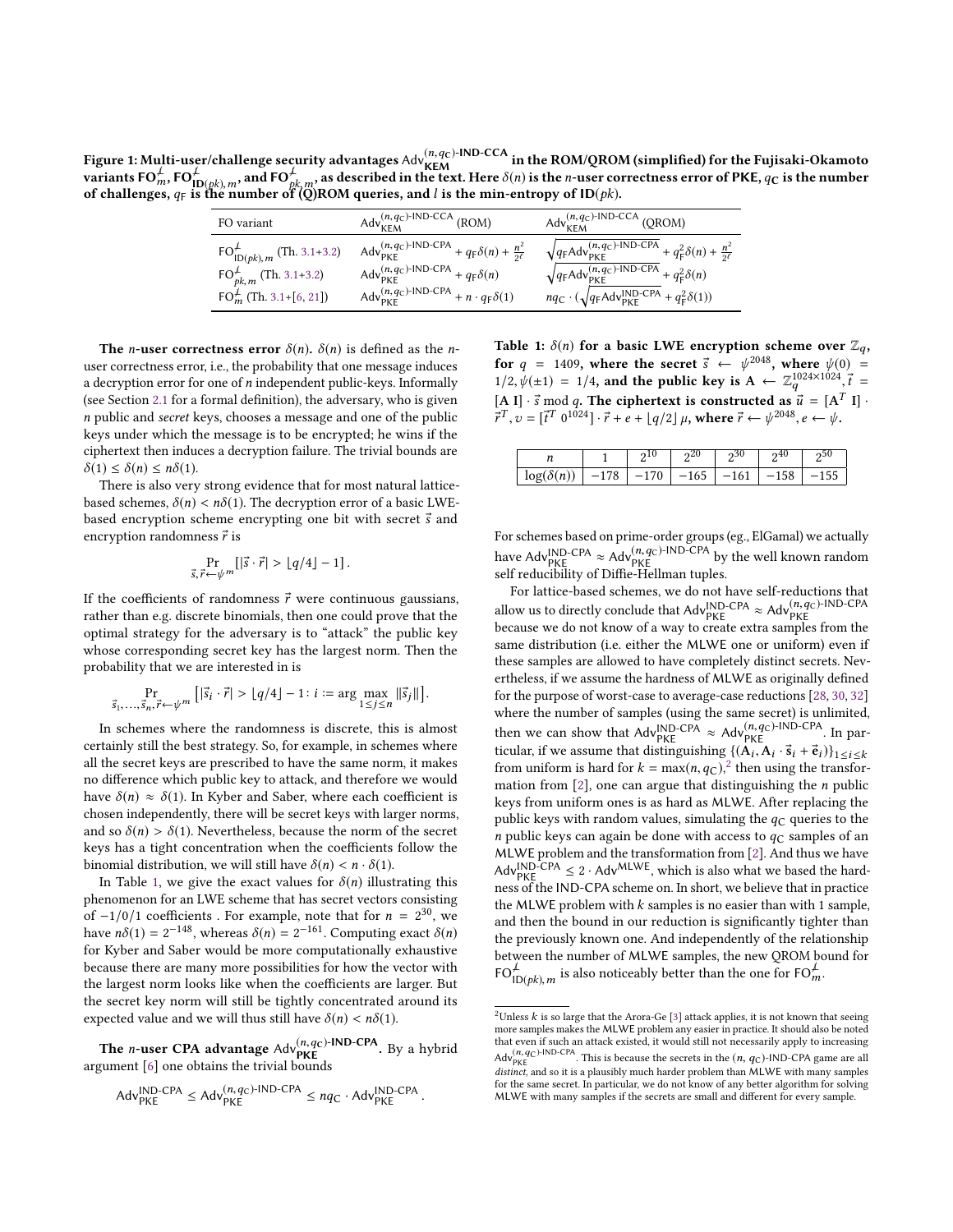**Prefix collisions.** We note that given a target public-key  $pk$ , it might be possible for an adversary to efficiently compute a different public key  $pk'$  and a matching  $sk'$  such that  $ID(pk) = ID(pk')$ . This "attack" does not violate any of our security claims, nor do we see any practical attack that could exploit this property.

But we stress that  $ID(pk)$  should never be used as a fingerprint. Collision-prone public-key fingerprints are known to be insecure and have been successfully exploited in practice, for example in the context of PGP [\[29\]](#page-13-5).

### 1.3 Impact on Efficiency

We now measure the effect of replacing the original FO transform used in the Kyber and Saber KEMs with our new transform  $FO_{ID(pk), m}^{\neq}$  (see Figure [4\)](#page-6-0). We implemented  $FO_{ID(pk), m}^{\neq}$  on top of the underlying CPA-secure encryption schemes in the official AVX2underlying CPA-secure encryption schemes in the official AVX2optmized implementations of Kyber and Saber, and performed benchmarks on an Intel Skylake CPU. Concretely, the numbers in Tables [2](#page-4-0) and [3](#page-4-1) are the medians of the cycle counts of 10000 executions of the key generation  $(K)$ , encapsulation  $(E)$ , and decpasulation (D) operations for either the original FO transform or the new one from this work.

For the 32-byte prefix  $ID(pk)$  of the public key in Kyber and Saber one can take the seed  $\rho$  that is already of size 32 bytes and uniformly random in these schemes. Alternatively, for Kyber, the first 33 bytes of the bitpacked representation of the polynomial vector  $\vec{t}$  in the public key can also be used. This is sufficient since  $\vec{t}$ is given in the NTT basis and contains the independently random short error vector  $\vec{e}$  as an additive term. It follows from a simple Fourier analysis computation as in [\[4,](#page-12-16) [13\]](#page-12-17) that the first few NTT coefficient of  $\vec{e}$  are close to uniform modulo  $q = 3329$ . Concretely, the first 22 coefficients have more than 256 bit of entropy and they occupy 33 bytes in the bitpacking that uses 12 bits per coefficient. Taking the prefix from  $\vec{t}$  instead of  $\rho$  has the advantage that this is still secure in the slightly modified but fully compatible variant of Kyber where users re-use  $\rho$  and hence the MLWE matrix A.

We observe that one obtains significant speed improvements throughout all parameter sets and variants. For example, the key generation and encapsulation of Kyber-512-90s are 56% and 66% faster, respectively, when using FO $\vec{P}(\mathbf{p}(p k), m^2)$  There is no speed-up in decryption since in the original Kyber and Saber CCA trans in decryption since in the original Kyber and Saber CCA transforms avoid the expensive full public key hash needed for the re-encryption during decapsulation by pre-computing this hash during key generation and storing it in the secret key. But there is still an expensive hashing operation in decapsulation that is responsible for a significant portion of the runtime. Namely, the hash for  $\tilde{K}$  in line 11 of the decapsulation algorithm in Figure [4,](#page-6-0) which includes the full ciphertext as input. The fake key  $\tilde{K}$  is only which includes the full ciphertext as input. The fake key  $\tilde{K}$  is only needed when re-encryption fails, so one could achieve a significant needed when re-encryption fails, so one could achieve a significant speed-up also in decapsulation by only computing  $\tilde{K}$  in the case of decryption folling. The resultion FO transform would effectively decryption failure. The resultion FO transform would effectively be a middle ground between implicit and explicit rejection as it would leak rejection only via a timing side-channel. So in an application where timing side-channels are absolutely of no concern, this faster and fully compatible transformation can be used. It is well known that explicit rejection is secure in the ROM [\[21\]](#page-12-4). One can also use the techniques from this paper to show improved bounds in the multi-user/challenge setting. Moreover, Theorem <sup>6</sup>.<sup>1</sup> in [\[15\]](#page-12-18) now gives a security proof for explicit rejection in the QROM, but unfortunately only with much worse security bounds. Given the recent progress in this area, it is natural to think that there will be better bounds in the future, decreasing the gap between implicit and explicit rejection. For these reasons we have also benchmarked this soft variant of explicit rejection. The resulting cycle counts are included in brackets in Tables [2](#page-4-0) and [3](#page-4-1) and we see that one would for example achieve a speed-up of 45% for the Kyber512-90s decapsulation runtime.

Our new transform also has a noticeably larger effect on Kyber than Saber because the CPA-secure scheme underlying Kyber is more efficient than its Saber counterpart. Thus the running time of Kyber with the original FO transform was much more dominated by hashing.

#### 2 PRELIMINARIES

For  $n \in \mathbb{N}$ , let  $[n] := \{1, \ldots, n\}$ . For a set S,  $|S|$  denotes the cardinality of S. For a finite set  $S$ , we denote the sampling of a uniform random element x by  $x \stackrel{s}{\longleftarrow} S$ . The min entropy of a discrete random<br>variable X is defined as H (X) = - log(max, Pr[X = x]) variable X is defined as  $H_{\infty}(X) = -\log(\max_{x} \Pr[X = x])$ .

### <span id="page-3-0"></span>2.1 Cryptographic Definitions

PUBLIC-KEY ENCRYPTION. A public-key encryption scheme PKE = (Gen, Enc, Dec) consists of three algorithms, and a finite message space M. The key generation algorithm Gen outputs a key pair (*pk*, *sk*), where *pk* also defines a finite randomness space  $\mathcal{R}$  =  $R(pk)$  as well as a ciphertext space C. The encryption algorithm Enc, on input *pk* and a message  $m \in M$ , outputs an encryption make the used randomness of encryption explicit by writing  $c :=$ <br>Foc( $nk$  m: r) where  $r \in \mathcal{R}$ . The decryption algorithm Dec on input  $c \stackrel{\$}{\leftarrow}$  Enc(*pk, m*) of *m* under the public key *pk*. If necessary, we Enc(*pk*, *m*; *r*), where  $r \in \mathcal{R}$ . The decryption algorithm Dec, on input sk and a ciphertext c, outputs either a message  $m = \text{Dec}(sk, c) \in \mathcal{M}$ or a special symbol  $\perp \notin \mathcal{M}$  to indicate that c is not a valid ciphertext.

PKE has *n*-user correctness error  $\delta(n)$  if

$$
\mathbb{E}\left[\max_{j\in[n]} \max_{m\in\mathcal{M}} \Pr\bigg[\text{Dec}(sk_j,\text{Enc}(pk_j,m))\neq m\bigg]\right] \leq \delta(n),
$$

where the expectation is taken over  $((pk_1, sk_1), ..., (pk_n, sk_n)) \stackrel{\delta}{\longleftarrow}$ <br>(Gen)<sup>n</sup> For  $n = 1$  we obtain the single-user correctness definition  $(\text{Gen})^n$ . For  $n = 1$  we obtain the single-user correctness definition  $\delta = \delta(1)$  of [21]. Note that  $\delta \leq \delta(n) \leq n\delta$ . Eurthermore, there  $\delta := \delta(1)$  of [\[21\]](#page-12-4). Note that  $\delta \leq \delta(n) \leq n\delta$ . Furthermore, there exists schemes for which either  $\delta(n) = \delta$  or  $\delta(n) = n\delta$ . PKE is weakly  $\gamma$ -spread [\[15\]](#page-12-18) if

$$
\mathbb{E}\left[\max_{m,c} \Pr\big[\mathsf{Enc}_{pk}(m) = c\big]\right] \leq 2^{-\gamma},
$$

where the expectation is taken over  $(pk, sk) \xleftarrow{\text{\$}}$  Gen.<br>We define n-user/ac-challenges IND-CPA ("pass

We define *n*-user/ $q_C$ -challenges IND-CPA ("passive") security for PKE in terms of the advantage function of an adversary  $\mathcal{A}$ :

$$
Adv_{PKE}^{(n,q_C)\text{-IND-CPA}}(\mathcal{A}) \quad := \quad \left| \Pr[(n,q_C)\text{-IND-CPA}^{\mathcal{A}} \Rightarrow 1] - \frac{1}{2} \right|,
$$

where game  $(n, q_C)$ -IND-CPA is defined in Fig. [2.](#page-4-2)

<span id="page-3-1"></span> $3$ It should be mentioned again that another reason that encapsulation has a larger increase is that we removed an additional hash of the ciphertext. This was already shown to be intuitively unnecessary in [\[10\]](#page-12-12), and in this work we show that it is also unnecessary in the multi-user setting.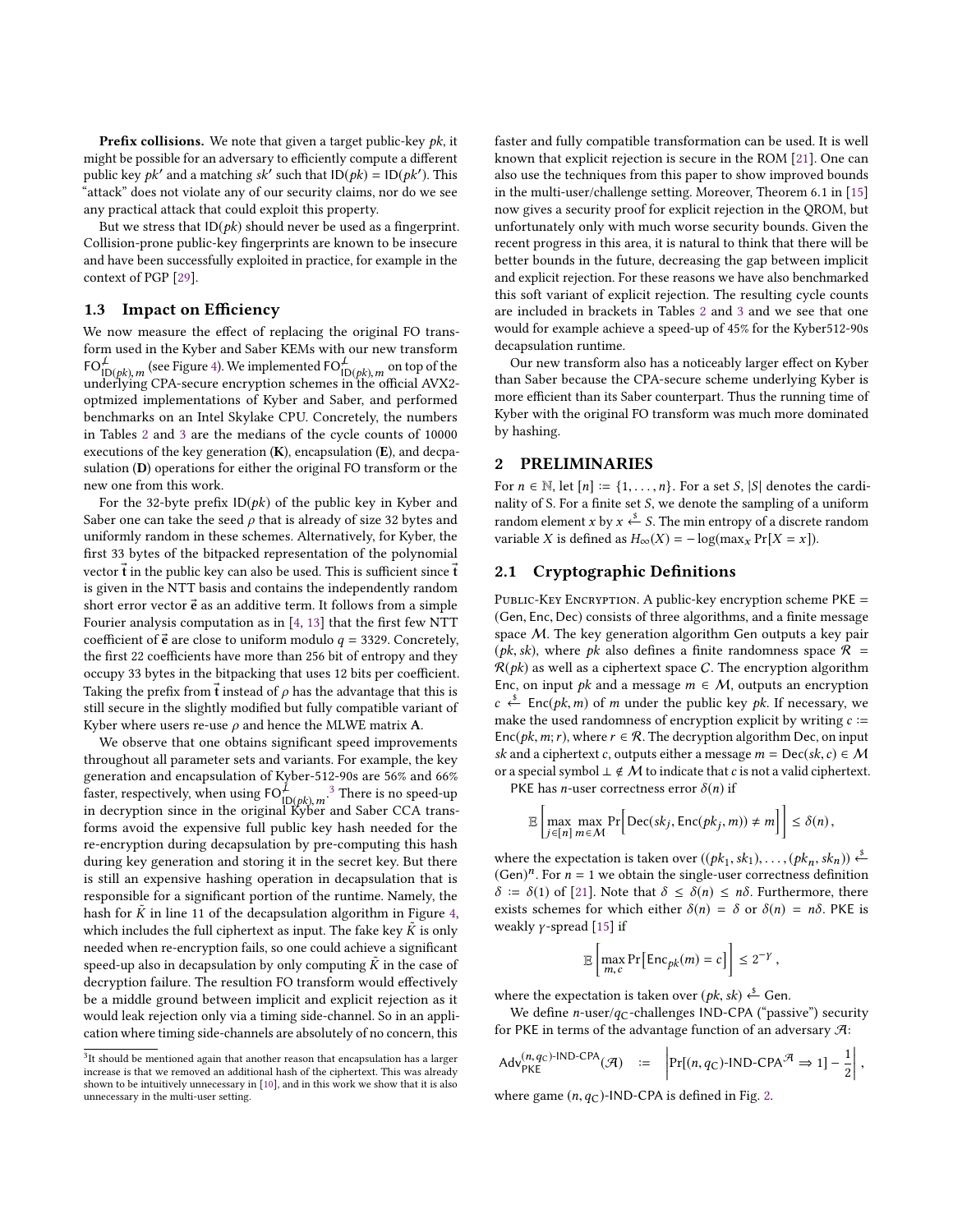<span id="page-4-0"></span>Table 2: Median Skylake cycle counts of 10000 executions of Kyber and Saber using either the original CCA transform or the improved transform from this work. The "original" version of Kyber and Saber are the Round 3 submissions to the NIST postquantum standardization process. The decapsulation cycle counts in brackets are for the "soft" explicit rejection variant that leaks rejection via a timing side-channel.

|                   |   | Kyber    |           | Saber    |          |           |          |
|-------------------|---|----------|-----------|----------|----------|-----------|----------|
| <b>NIST Level</b> |   | Original | This Work | Speed-up | Original | This Work | Speed-up |
|                   | K | 23562    | 12883     | 45%      | 42169    | 36220     | 14%      |
| 1                 | E | 37144    | 16981     | 54%      | 57831    | 39232     | 32%      |
|                   | D | 28595    | 28529     | $0\%$    | 57780    | 57806     | $0\%$    |
|                   |   |          | (18332)   | (36%)    |          | (47516)   | (18%)    |
|                   | K | 40487    | 25272     | 38%      | 74577    | 64180     | 14%      |
| 3                 | E | 55726    | 27624     | 50%      | 95958    | 69304     | 28%      |
|                   | D | 43553    | 43442     | $0\%$    | 95388    | 95301     | 0%       |
|                   |   |          | (29660)   | (32%)    |          | (80847)   | (15%)    |
|                   | K | 55770    | 38815     | 30%      | 116178   | 102101    | 12%      |
| 5                 | E | 77011    | 40692     | 47%      | 142034   | 109203    | 23%      |
|                   | D | 61470    | 61473     | $0\%$    | 142957   | 143090    | $0\%$    |
|                   |   |          | (43194)   | $(30\%)$ |          | (125589)  | (12%)    |

<span id="page-4-1"></span>Table 3: Median Skylake cycle counts of 10000 executions of the 90's variants of Kyber and Saber using either the original CCA transform or the improved transform from this work. The "original" version of Kyber and Saber are the Round 3 submissions to the NIST post-quantum standardization process. The decapsulation cycle counts in brackets are for the "soft" explicit rejection variant that leaks rejection via a timing side-channel.

|            |   |          | Kyber90s  |          | uSaber90s |           |          |
|------------|---|----------|-----------|----------|-----------|-----------|----------|
| NIST Level |   | Original | This Work | Speed-up | Original  | This Work | Speed-up |
|            | K | 13994    | 6224      | 56%      | 24557     | 17294     | 30%      |
| 1          | E | 23069    | 7894      | 66%      | 36544     | 22363     | 39%      |
|            | D | 16917    | 16959     | $0\%$    | 38156     | 38014     | $0\%$    |
|            |   |          | (9233)    | (45%)    |           | (30579)   | $(20\%)$ |
|            | K | 21783    | 10995     | 50%      | 37511     | 29881     | 20%      |
| 3          | E | 33534    | 13137     | 61%      | 55436     | 36282     | 35%      |
|            | D | 25014    | 24957     | $0\%$    | 58395     | 58405     | $0\%$    |
|            |   |          | (14893)   | $(40\%)$ |           | (47889)   | (18%)    |
|            | K | 31576    | 18834     | 40%      | 59169     | 50796     | 14%      |
| 5          | E | 46881    | 21404     | 54%      | 81187     | 57920     | 29%      |
|            | D | 36190    | 36165     | $0\%$    | 86142     | 86359     | $0\%$    |
|            |   |          | (22605)   | (38%)    |           | (72879)   | (15%)    |

<span id="page-4-2"></span> $(n, q<sub>C</sub>)$ -IND-CPA 01 for  $j \in [n]$ 02  $(pk_j, sk_j) \stackrel{\$}{\leftarrow}$  Gen 03  $\vec{pk} \leftarrow (pk_1, ..., pk_n)$ <br>04  $\vec{b} \times \{0, 1\}$ 04  $$  $\theta$ 4  $b \leftarrow \{0, 1\}$ 05  $b' \stackrel{\$}{\leftarrow} \mathcal{A}^{\text{Chall}}(\vec{pk})$ <br>06 return  $\llbracket b' - b \rrbracket$ 06 return  $[[b' = b]]$ Chall $(j, m_0, m_1)$  / max.  $q_C$  queries <sup>07</sup> return  $\overline{\textsf{Enc}}(pk_j, m_b)$  $\overline{\phantom{a}}$ 

Figure 2: Game  $(n, q<sub>C</sub>)$ -IND-CPA for PKE in the *n*-user/ $q<sub>C</sub>$ challenges setting. Set  $\mathcal{L}_{M_j}$  describes the set of plaintext<br>messages aperunted to user i messages encrypted to user j.

Key Encapsulation Mechanisms. A key encapsulation mechanism  $KEM = (Gen, Encaps, Decaps)$  consists of three algorithms and a finite key space  $K$  similar to a PKE scheme, but Encaps does not take a message as input. The key generation algorithm Gen outputs a key pair ( $pk$ ,  $sk$ ), where  $pk$  also defines a finite randomness space  $\mathcal{R} = \mathcal{R}(pk)$  as well as a ciphertext space C. The encapsulation algorithm Encaps takes as input a public-key  $pk$  and outputs a key encapsulation ciphertext c and a key k, that is  $(c, k) \xleftarrow{\delta}$  Encaps(pk).<br>The decapsulation algorithm Decaps on input sk and a ciphertext The decapsulation algorithm Decaps, on input sk and a ciphertext c, outputs either a key  $k = \text{Decaps}(sk, c) \in \mathcal{K}$  or a special symbol  $\perp \notin \mathcal{K}$  to indicate that *c* is not a valid ciphertext.

In terms of KEM's security, we consider the *n*-user/ $q_C$ -challenges IND-CCA advantage function of an adversary A:

$$
Adv_{\mathsf{KEM}}^{(n,q_C)\text{-IND-CCA}}(\mathcal{A}) \quad := \quad \left| \Pr[(n,q_C)\text{-IND-CCA}_{\mathsf{KEM}}^{\mathcal{A}} \Rightarrow 1] - \frac{1}{2} \right|
$$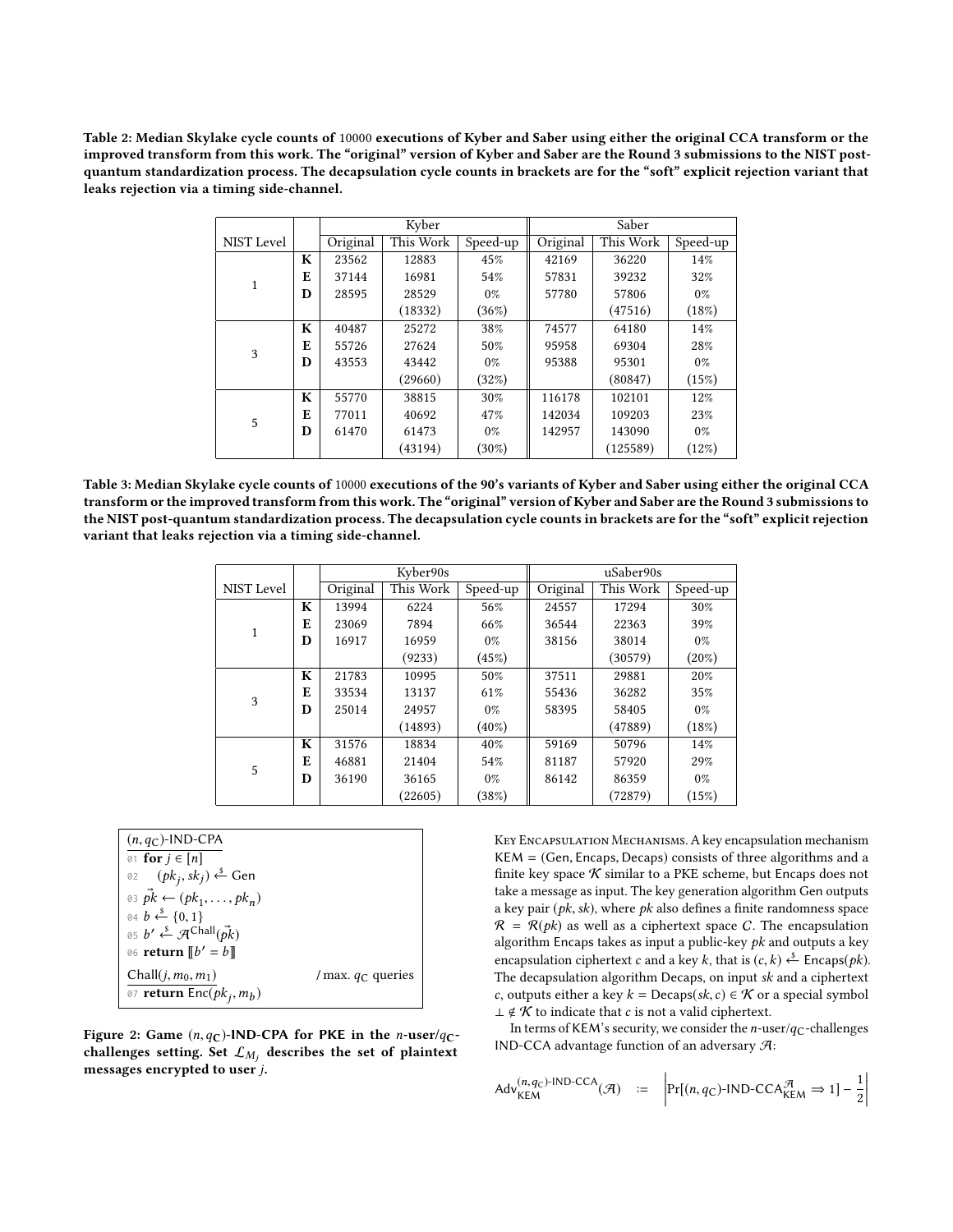<span id="page-5-3"></span>

| $(n, qC)$ -IND-CCA                                       | Chall(j)<br>/ max. $q_C$ queries                              |
|----------------------------------------------------------|---------------------------------------------------------------|
| $\emptyset$ 1 for $j \in [n]$                            | $\theta$ 7 (c, K <sub>0</sub> ) ← Encaps(pk <sub>j</sub> )    |
| 02 $(pk_j, sk_j) \stackrel{\$}{\leftarrow}$ Gen          | 08 $K_1 \stackrel{\$}{\leftarrow} \mathcal{K}$                |
| 03 $\vec{pk} \leftarrow (pk_1, \ldots, pk_n)$            | 09 $\mathcal{L}_{C_i} \coloneqq \mathcal{L}_{C_i} \cup \{c\}$ |
| $\emptyset$ 4 $b \stackrel{\$}{\leftarrow} \{0,1\}$      | 10 <b>return</b> $(c, K_b)$                                   |
| 05 $b' \leftarrow \mathcal{A}^{Decaps, Chall}(\vec{pk})$ | Decaps $(j, c \notin \mathcal{L}_{C_i})$                      |
| 06 <b>return</b> $[b = b']$                              | 11 <b>return</b> Decaps( $sk_j, c$ )                          |
|                                                          |                                                               |
|                                                          |                                                               |

Figure 3: Game  $(n, q<sub>C</sub>)$ -IND-CCA for KEM in the n-user/ $q<sub>C</sub>$ challenges setting. Set  $\mathcal{L}_{C_j}$  describes the set of challenge ci-<br>phertoxts for user i phertexts for user j.

where game  $(n, q<sub>C</sub>)$ -IND-CCA is defined in Fig. [3.](#page-5-3)

## <span id="page-5-0"></span>3 FUJISAKI-OKAMOTO TRANSFORMATION WITH PREFIX HASHING

Let  $k, \lambda \in \mathbb{N}$  be integers. Let PKE be a public-key encryption scheme with message space  $M$ , public-key space  $P\mathcal{K}$ , randomness space  $R$ , and ciphertext space  $C$ . We assume that the two spaces  $M$ and  ${0,1}^k \times C$  are disjoint. Let  ${1}D : \mathcal{PK} \to {0,1}^l$  be a fixed-<br>output length function and let  $E : {0,1}^* \to {0,1}^k \times \mathcal{P}$  be a output length function and let  $F : \{0,1\}^* \to \{0,1\}^k \times \mathcal{R}$  be a<br>hash function where  $F(X)$  is defined as the first k bits of  $F(X)$ hash function, where  $F_1(X)$  is defined as the first k bits of  $F(X)$ . To PKE, ID, and F we associate the key encapsulation mechanism  $FO_{ID(pk), m}^{\mathcal{L}}[PKE, ID, F]$  as described in Fig. [4.](#page-6-0) Our transformation<br>is essentially  $FO_{m}^{\mathcal{L}}$  of [21] with the difference that we feed ID(*nk*) is essentially FO<sup>L</sup><sub>n</sub> of [\[21\]](#page-12-4) with the difference that we feed ID(*pk*) into the hash function E for domain separation. Note that with the into the hash function F for domain separation. Note that with the identity function  $\text{ID}(pk) = pk$ , we recover  $\text{FO}_{\text{ID}(pk), m}^{\perp} = \text{FO}_{\text{pi}}^{\perp}$  $\frac{1}{p k, m}$ ; with  $ID(pk) = \varepsilon$ , we recover  $FO_{m}^{\perp}$ .<br>Note that computing the pseudo-

Note that computing the pseudo-random key in line [11](#page-6-1) of  $Decaps(sk, c)$ is only required in case c is inconsistent. We still recommend to always compute  $\tilde{K}$  because otherwise the system might be prone to a simple side-channel attack.

We now state the our main theorems about  $FO_{\text{ID}(pk), m}^{\perp}$  [PKE, ID, F]'s security in the ROM and OROM, respectively. In the concrete security statements we will use the following terms

- *n*-user correctness error  $\delta(n)$
- (weak)  $\gamma$ -spreadness
- Min entropy  $\ell$  of ID( $pk$ ), i.e.,  $\ell := H_{\infty}(pk)$ , where  $(pk, sk) \xleftarrow{\delta}$ Gen
- Bit-length  $\lambda$  of the secret seed  $s \in \{0, 1\}^{\lambda}$ <br>• May number of (O)ROM queries  $a_{\tau}$
- Max. number of (Q)ROM queries  $q_F$
- Max. number of decapsulation queries  $q_D$
- Max. number of challenge queries  $q_C$

<span id="page-5-1"></span>THEOREM 3.1  $((n, q_C)$ -IND-CPA OF PKE  $\Longrightarrow^{\text{ROM}} (n, q_C)$ -IND-CCA OF KEM). For any adversary  $\mathcal A$  against the  $(n,q_C)$ -IND-CCA security of KEM  $:= F O_{\mu}^{\perp}$ r<sup>t.</sup><br>ID(pk),m[PKE, ID, F] there exist adversaries B and<br>IND-CPA of PKE (with roughly the same running  $C$  against  $(n,q_C)$ -IND-CPA of PKE (with roughly the same running

time) such that 
$$
Adv_{KEM}^{(n,q_C)-IND-CCA}(\mathcal{A}) \le
$$
  
\n
$$
2Adv_{PKE}^{(n,q_C)-IND-CPA}(\mathcal{B}) + \frac{2(q_F+q_C)q_C}{|\mathcal{M}|} + \frac{q_F}{2\lambda} + (q_F+q_D) \cdot \delta(n) + \frac{n^2}{2\ell}
$$
\n(1)

<span id="page-5-6"></span><span id="page-5-4"></span>
$$
2Adv_{PKE}^{(n,q_C)-IND-CPA}(C) + \frac{2(q_F + q_C)q_C}{|M|} + \frac{n(q_F + n)}{2^{\lambda}} + (q_F + q_D) \cdot n\delta + n \cdot q_D 2^{-\gamma}.
$$
\n(2)

Equation [\(1\)](#page-5-4) of Theorem [3.1](#page-5-1) will be proved in Section [4,](#page-5-5) equation [\(2\)](#page-5-6) in Section [7.](#page-13-6) The proofs follow essentially the ones from [\[21\]](#page-12-4), where we have to take extra care to allow for a reduction from multi-user/challenge IND-CPA security.

Note that bound [\(1\)](#page-5-4) is meaningless for small values  $\ell$ . Bound [\(2\)](#page-5-6) is slightly weaker but independent of  $\ell$  and therefore also holds for  $ID(pk) = \varepsilon$ .

<span id="page-5-2"></span>THEOREM 3.2  $((n, q_C)$ -IND-CPA OF PKE  $\implies$   $(n, q_C)$ -IND-CCA<br>KEM) For any quantum adversary  $\mathcal{A}$  against the  $(n, q_S)$ -IND-CC OF KEM). For any quantum adversary A against the  $(n, q_C)$ -IND-CCA security of KEM :=  $FO_{JN, \text{th}}^L$   $\vert$  PKE, ID, F] there exists a quantum <sup>L</sup><br>ID(pk), m [PKE, ID, F] there exists a quantum<br>ac)-IND-CPA of PKE (with roughly the same adversary  $\mathcal B$  against  $(n, q_C)$ -IND-CPA of PKE (with roughly the same running time) such that  $\operatorname{Adv}_{KEM}^{(n, q_C)\text{-IND-CCA}}(\mathcal A) \leq$ 

$$
2\sqrt{q\text{Adv}_{\text{PKE}}^{(n,q_C)-\text{IND-CPA}}(\mathcal{B})} + 4q\sqrt{\frac{q_C \cdot n}{|\mathcal{M}|}} + \frac{n^2}{2^{\ell}} + 4(q_F+1)\sqrt{\frac{n}{2^{\lambda}}} + 16q^2\delta(n) + \frac{q_C^2}{|\mathcal{M}|},
$$

where  $q := q_F + q_D + 1$ .

The proof of Theorem [3.2](#page-5-2) is given in Section [5.](#page-7-0)

#### <span id="page-5-5"></span>4 PROOF OF THEOREM [3.1](#page-5-1)

In this section we prove  $(1)$  of Theorem [3.1.](#page-5-1) The proof of  $(2)$  is similar and can be found in Section [7.](#page-13-6)

PROOF. Let  $\mathcal A$  be an adversary and consider the games given in Fig. [5.](#page-6-2)

GAME  $G_0$ . This is the original  $(n, q<sub>C</sub>)$ -IND-CCA game.

$$
\left|\Pr\left[G_0^{\mathcal{A}} \Rightarrow 1\right] - \frac{1}{2}\right| = \mathsf{Adv}_{\mathsf{KEM}}^{(n,q_{\mathbb{C}})\text{-IND-CCA}}(\mathcal{A}).
$$

GAME  $G_1$ . In game  $G_1$  an abort condition COLL is introduced, which aborts if there is a collision in the public-key identifiers  $ID(pk<sub>i</sub>)$ . In case there no collision in the identifiers, we are able to identity each identifier  $\text{ID}(pk_j)$  with a unique index *j* pointing to  $pk_j$ . This allows us to internally simulate allows us to internally simulate

$$
F(\text{ID}(pk_j)), A) := \begin{cases} (\text{H}_j(m), \text{G}_j(m)) & A = m \\ \text{K}_j(s, c) & A = (s, c) \end{cases}
$$

,

,

where  $G_j$  and  $H_j$  are internal random oracles, i.e., perfect random<br>functions not escossible by  $\mathcal{A}$ . (This works because the two speces functions not accessible by  $A$ . (This works because the two spaces M and  $\{0,1\}^k \times C$  are disjoint.) Since the two games are identical<br>until COU happens, we have by the birthday bound until COLL happens, we have by the birthday bound

$$
\left|\Pr\left[G_0^{\mathcal{A}} \Rightarrow 1\right] - \Pr\left[G_1^{\mathcal{A}} \Rightarrow 1\right]\right| \le \Pr[\text{COLL}] \le \frac{n^2}{2^{\ell}}
$$

where  $l = H_{\infty}(\text{ID}(pk))$  is the min-entropy of  $\text{ID}(pk)$  for  $(pk, sk) \xleftarrow{\$}$ Gen.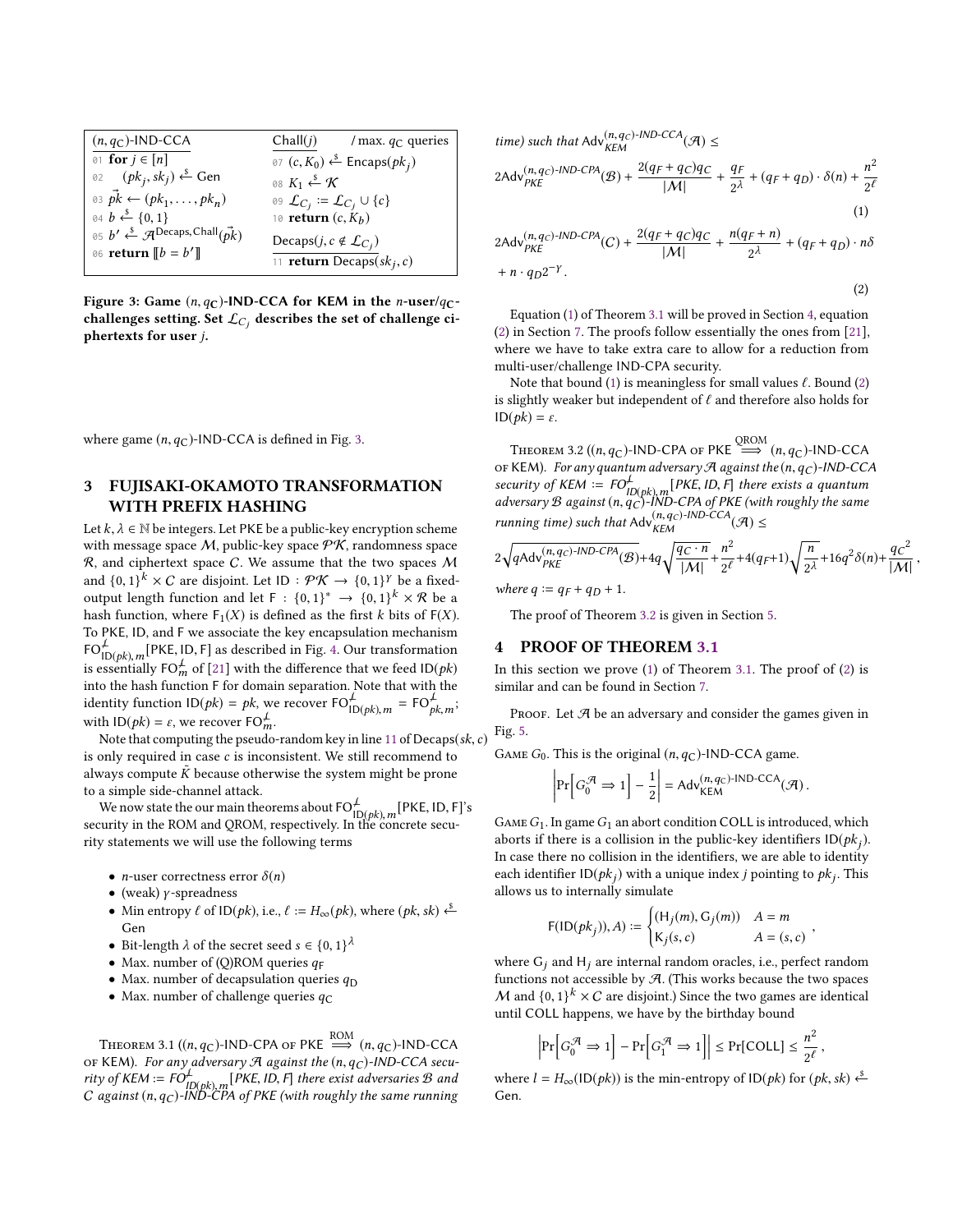<span id="page-6-0"></span>

| Gen'                                               | Encaps(pk)                                   | Decaps((sk, s), c)                            |
|----------------------------------------------------|----------------------------------------------|-----------------------------------------------|
| 01 ( <i>pk</i> , <i>sk</i> ) ← Gen                 | 05 $m \stackrel{\$}{\leftarrow} M$           | 09 $m' \leftarrow \text{Dec}(sk, c)$          |
| 02 $s \stackrel{\$}{\leftarrow} \{0,1\}^{\lambda}$ | $\delta \delta(K,r) \leftarrow F(ID(pk), m)$ | 10 $(K, r) \leftarrow F(ID(\rho k), m')$      |
| 03 $sk' := (sk, s)$                                | $\theta$ 7 c ← Enc(pk, m; r)                 | 11 $\tilde{K} := F_1(1D(pk), s, c)$           |
| 04 return $(pk, sk')$                              | 08 return $(K, c)$                           | 12 if $m' = \perp$ or $Enc(pk, m'; r) \neq c$ |
|                                                    |                                              | return $\tilde{K}$                            |
|                                                    |                                              | 13 <b>else return</b> $K$                     |
|                                                    |                                              |                                               |

<span id="page-6-2"></span>Figure 4: KEM = FO $_{\rm ur}^{\rm \perp}$  $\mu_{\mathbf{ID}(pk), m}^{\mathcal{L}}[\mathsf{PKE}, \mathsf{ID}, \mathsf{F}]$  with "implicit rejection" and "partial key hashing" built from PKE, F, and ID.

<span id="page-6-1"></span>

| <b>GAMES</b> $G_0$ - $G_5$                                                                    |                 | F(id, A)                                                                                                           |                          |
|-----------------------------------------------------------------------------------------------|-----------------|--------------------------------------------------------------------------------------------------------------------|--------------------------|
| 01 for $j \in [n]$                                                                            |                 | 31 if $\exists j \in [n]$ : id = ID( $pk_j$ )                                                                      | $/G_1-G_5$               |
| $(pk_j, sk_j) \stackrel{\$}{\leftarrow}$ Gen<br>02                                            |                 | if $A \in \mathcal{M}$<br>32                                                                                       | $/G_1-G_5$               |
| $s_j \xleftarrow{\$} \{0, 1\}^{\lambda}$<br>03                                                |                 | 33<br>$m \coloneq A$                                                                                               | $/G_1-G_5$               |
| 04 $pk \leftarrow (pk_1, \ldots, pk_n)$                                                       |                 | 34 $(K, r) := (H_i(m), G_i(m))$                                                                                    | $/G_1-G_5$               |
| 05 ∃ <i>i</i> , <i>j</i> ∈ [ <i>n</i> ] s.t. ID( $pki$ ) = ID( $pkj$ )                        | $/G_1-G_5$      | 35 if $A \in \{0, 1\}^{\lambda} \times C$                                                                          | $/G_1-G_5$               |
| $COLL \coloneqq \textbf{true}$<br>06                                                          | $/G_1-G_5$      | 36 $(s, c) := A$                                                                                                   | $/G_1-G_5$               |
| abort<br>07                                                                                   | $/G_1-G_5$      | 37 $K := K_j(s, c)$                                                                                                | $/G_1-G_5$               |
| 08 $b \stackrel{s}{\leftarrow} \{0, 1\}$                                                      |                 | 38 if K undefined: $K \stackrel{\$}{\leftarrow} \mathcal{K}$                                                       |                          |
| 09 $b' \stackrel{\$}{\leftarrow} \mathcal{A}$ Decaps, Chall, $F(\vec{pk})$                    |                 | 39 if r undefined: $r \stackrel{s}{\leftarrow} R$                                                                  |                          |
| 10 <b>return</b> $\llbracket b' = b \rrbracket$                                               |                 | 40 <b>return</b> $(K, r)$                                                                                          |                          |
|                                                                                               |                 |                                                                                                                    |                          |
| Chall(j)                                                                                      |                 |                                                                                                                    | / Internal random oracle |
| 11 $m \stackrel{\$}{\leftarrow} M$                                                            |                 | $\frac{G_j(m)}{41 r \stackrel{s}{\leftarrow} R}$                                                                   |                          |
| 12 $m \stackrel{\$}{\leftarrow} M \setminus \mathcal{L}_{M_j}$                                |                 | $/\,G_2\hbox{-} G_5\quad$ 42 if $m\in\mathcal{L}_{M_j}$                                                            | $/G_5$                   |
| 13 $(K_0, r) \leftarrow F(ID(pk_i), m)$                                                       |                 | $QUERY := true$<br>43                                                                                              | $/G_5$                   |
| 14 $\mathcal{L}_{M_j} \coloneqq \mathcal{L}_{M_j} \cup \{m\}$                                 |                 | abort<br>44                                                                                                        | $/G_5$                   |
| 15 $r \stackrel{\$}{\leftarrow} \mathcal{R}$ ; $K_0 \stackrel{\$}{\leftarrow} \{0, 1\}^k$     | $/G_5$          | $45$ return $r$                                                                                                    |                          |
|                                                                                               |                 |                                                                                                                    |                          |
|                                                                                               |                 |                                                                                                                    |                          |
| 16 $K_1 \xleftarrow{\$} \{0, 1\}^k$                                                           |                 |                                                                                                                    | / Internal random oracle |
| 17 $c \leftarrow \text{Enc}(pk_i, m; r)$                                                      |                 |                                                                                                                    |                          |
| 18 $\mathcal{L}_{C_i} \coloneqq \mathcal{L}_{C_i} \cup \{c\}$                                 |                 | $\frac{\mathsf{K}_j(s,\,c)}{^{46}\,\,K \stackrel{\$}{\leftarrow} \mathcal{K}}$<br>47 <b>if</b> $s = s_i$           | $/G_3-G_5$               |
| 19 <b>return</b> $(c, K_h)$                                                                   |                 | $BAD := true$<br>48                                                                                                | $/G_3-G_5$               |
|                                                                                               |                 | abort<br>49                                                                                                        | $/G_3-G_5$               |
| Decaps( <i>j</i> , $c \notin \mathcal{L}_{C_j}$ )                                             | / $G_0$ - $G_3$ | 50 return $K$                                                                                                      |                          |
| $20 \text{ m}' \coloneqq \text{Dec}(sk_i, c)$                                                 |                 |                                                                                                                    |                          |
| 21 $(K, r) \leftarrow F(ID(pk_i), m')$                                                        |                 | $H_i(m)$                                                                                                           | / Internal random oracle |
| 22 if $m' = \perp$ or $Enc(pk_i, m'; r) \neq c$                                               |                 |                                                                                                                    |                          |
| 23 $(K, r) \leftarrow F(ID(pki), sj, c)$<br>24                                                |                 | $/G_0-G_1$ 51 $K \xleftarrow{\$} \mathcal{K}$                                                                      | $/G_5$                   |
| $K \coloneqq K_i'(c)$<br>25 return $K$                                                        |                 | / $G_3$ 52 if $m \in \mathcal{L}_{M_i}$<br>$QUERY := true$<br>53                                                   | $/G_5$                   |
|                                                                                               |                 | abort<br>54                                                                                                        | $/G_5$                   |
|                                                                                               |                 |                                                                                                                    | $/G_4-G_5$               |
| Decaps( <i>j</i> , $c \notin \mathcal{L}_{C_i}$ )                                             |                 | $/G_4-G_5$ 55 $c' := \text{Enc}(pk_j, m; G_j(m))$<br>56 if $\exists K'$ such that $(c', K') \in \mathcal{L}_{D_i}$ | $/G_4-G_5$               |
| 26 if $\exists K$ s. th. $(c, K) \in \mathcal{L}_{D_i}$<br>return $K$<br>27                   |                 | $K := K'$<br>57                                                                                                    | $/G_4-G_5$               |
| 28 $K \xleftarrow{s} \mathcal{K}$                                                             |                 | 58 else                                                                                                            | $/G_4-G_5$               |
|                                                                                               |                 | $\mathcal{L}_{D_j} \coloneqq \mathcal{L}_{D_j} \cup \{(c', K)\}$<br>59                                             | $/G_4-G_5$               |
| 29 $\mathcal{L}_{D_j} := \mathcal{L}_{D_j} \cup \{(c, K)\}\$<br>30 $\bm{\mathsf{return}}$ $K$ |                 | 60 <b>return</b> K                                                                                                 |                          |

<span id="page-6-4"></span><span id="page-6-3"></span>Figure 5: Games  $G_0$  -  $G_5$  for the proof of Theorem [3.1.](#page-5-1) The internal random oracles  $K'_j$ ,  $H_j$ ,  $G_j$ ,  $K_j$  are not accessible by the j adversary. We assume wlog that <sup>F</sup> is only queried once on each value (id,A).

GAME  $G_2$  In game  $G_2$  the challenge oracle Chall samples m from the set  $M \setminus \mathcal{L}_{M_j}$  instead of M. This is necessary since  $m_i = m_j$  implies  $c_i = c_j$ . Therefore we have  $K_i = K_j$  in the "real world", but the KEM kavs in the "random world" are independent Consequently KEM keys in the "random world" are independent. Consequently, an adversary would be able distinguish between the "real" from "random" keys. Since there are at most  $q_C$  challenge queries we <span id="page-6-6"></span><span id="page-6-5"></span>have (by the birthday bound)

$$
\left|\Pr\left[G_1^{\mathcal{A}} \Rightarrow 1\right] - \Pr\left[G_2^{\mathcal{A}} \Rightarrow 1\right]\right| \le \frac{q\mathcal{C}^2}{|\mathcal{M}|}.
$$

GAME  $G_3$ . In game  $G_3$  we modify the Decaps oracle in lines [23](#page-6-3) and [24](#page-6-4) such that for an invalid ciphertext the key is defined as  $K'_j(c)$ , where  $K'_j$  is an independent internal random oracle. This remains unnoticed to adversary  $\mathcal{A}$  unless it queries  $K_j(s_j, \cdot)$  for some  $j \in [n]$ . Since the seeds  $s_j \in \{0,1\}^{\lambda}$  are uniformly random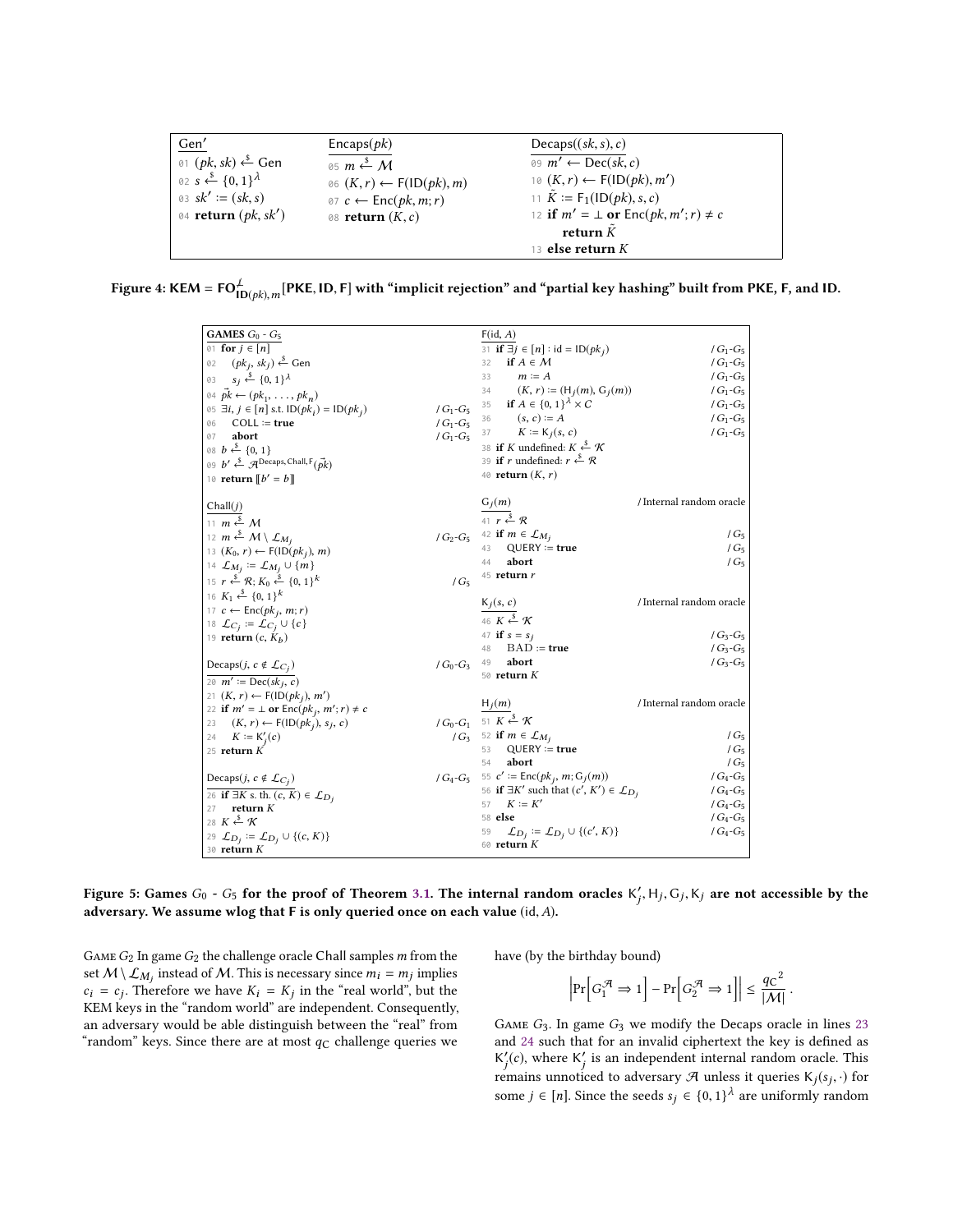and information-theoretically hidden from the adversary, we have by the union bound

$$
\left|\Pr\!\left[G_2^{\mathcal{A}} \Rightarrow 1\right] - \Pr\!\left[G_3^{\mathcal{A}} \Rightarrow 1\right]\right| \leq \frac{q_{\mathrm{F}}}{2^{\lambda}}\,.
$$

GAME  $G_4$ . In game  $G_4$  we simulate the decapsulation oracle Decaps( $j, \cdot$ ) without knowledge of the secret key by patching the random ora-cles H<sub>i</sub> in lines [55](#page-6-5)[-59.](#page-6-6) Note that if PKE was perfectly correct, then the random oracle patching is also perfectly correct and therefore the two games would look identical in  $\mathcal{A}$ 's view.

The only bad case happens if  $G_j$  is queried on some m which<br>huggs a correctness error that is  $\text{Dec}(sk, \text{Enc}(nk \cdot m; G_i(m))) \neq$ induces a correctness error, that is  $Dec(\hat{sk}_j, Enc(\hat{pk}_j; m; G_j(m))) \neq m$ . More concretely, define the sets m. More concretely, define the sets

$$
BAD_j := \left\{ m \in \mathcal{M} \mid m \neq m', \text{where } c \leftarrow \text{Enc}(pk_j; m; G_j(m)); \right\}
$$

Define the event CORR to be the event that  $A$  makes an (implicit) query to  $G_j(m)$  for some  $m \in \text{BAD}_j$ . Since there are at most  $(x-h, a_0)$  explicit and implicit queries to  $G_1$ , we have  $(q_F + q_D)$  explicit and implicit queries to  $G_j$ , we have

$$
\Pr[\text{CORR}] \le (q_{\text{F}} + q_{\text{D}})\delta(n).
$$

We now claim that

$$
\left|\Pr\left[G_3^{\mathcal{A}} \Rightarrow 1\right] - \Pr\left[G_4^{\mathcal{A}} \Rightarrow 1\right]\right| \le \Pr[\text{CORR}].
$$

Let us analyze why  $G_3$  and  $G_4$  are identical conditioned on  $\neg CORR. Consider a query Decaps(j, c) and define m' := Dec(sk_j, c)$ and  $c' \coloneqq \text{Enc}(pk_j, m'; G_j(m')).$ 

- Case 1:  $m' = \perp$ . H<sub>j</sub> cannot be called on  $m' = \perp$  and hence<br>the KEM key of K Decaps(sk, s) K'(s) in G<sub>2</sub> is identithe KEM key of  $K = \text{Decaps}(sk_j, c) = K'_j(c)$  in  $G_3$  is identi-<br>sally distributed as  $(a, K) \in \mathcal{L}$  in  $C$ j cally distributed as  $(c, K) \in \mathcal{L}_{D_j}$  in  $G_4$ .<br>Case 2:  $m' + \lambda$ ,  $c + c'$ . Both game
- Case 2:  $m' \neq \perp \wedge c \neq c'$ . Both games return a uniform<br>random key K. The only way for A to detect a difference random key K. The only way for  $\mathcal A$  to detect a difference between the two games is if it makes a query  $H_j(m)$  such that  $Enc(\mathbf{a} \cdot \mathbf{m} \cdot G_j(m)) = c_j(\ln G_j \cdot \mathbf{H} \cdot (m))$  would return the that  $Enc(pk_j, m; G_j(m)) = c$ . (In  $G_4$ ,  $H_j(m)$  would return the same key K as in Decaps(*j*, *c*), whereas in G<sub>3</sub> the two keys<br>would be independent) Since  $c + c'$  we also have  $m + m'$ would be independent.) Since  $c \neq c'$  we also have  $m \neq m'$ .<br>But such a quary  $H_1(m)$  would internally involve the quary. But such a query  $H_j(m)$  would internally involve the query  $G_1(m)$  for  $m \in \text{BAD}$ .  $G_j(m)$  for  $m \in \overline{BAD}_j$ .<br>Case 3:  $m' + \cdots$
- Case 3:  $m' \neq \bot \land c = c'$ . In game  $G_3$ , Decaps(*j, c*) returns  $K = H_1(m')$  whereas  $G_3$ , first picks a uniform  $K$  and patches  $K = H_j(m')$ , whereas  $G_4$  first picks a uniform K and patches  $H_j(m)$  to match K for all m that deterministically energy  $H_j(m)$  to match K for all m that deterministically encrypt<br>to the same c i.e. all m satisfying  $Enc(hk, m; G_i(m)) = c$ to the same c, i.e., all m satisfying  $Enc(pk_j, m; G_j(m)) = c$ .<br>The only way for  $\mathcal{A}$  to detect a difference between the two The only way for  $A$  to detect a difference between the two games is to query H<sub>j</sub> on some value  $m \neq m'$  that also deter-<br>ministically encrypts to the same c. But this also implies that ministically encrypts to the same c. But this also implies that  $G_j(m)$  was queried for some  $m \in \text{BAD}_j$ .

GAME  $G_5$ . In game  $G_5$  we abort on queries of the form  $H_j(m)$  or  $G_j(m)$  for some challenge message  $m \in \mathcal{L}_{M_j}$ , in which case the event OUEPY holds true. We have by the difference lamma event QUERY holds true. We have by the difference lemma,

$$
\left|\Pr\left[G_4^{\mathcal{A}} \Rightarrow 1\right] - \Pr\left[G_5^{\mathcal{A}} \Rightarrow 1\right]\right| \le \Pr\{\text{QUERV}\}\,.
$$

Note that in  $G_5$  bit  $b$  is independent of the view of the adversary. We thus have

$$
\Pr\left[G_5^{\mathcal{A}} \Rightarrow 1\right] = \frac{1}{2}
$$

We claim that

<span id="page-7-1"></span>
$$
\Pr[\text{QUERV}] \le 2 \cdot \left(\text{Adv}_{\text{PKE}}^{(n,q_C)\text{-IND-CPA}}(\mathcal{B}) + \frac{q_F q_C}{|\mathcal{M}|}\right). \tag{3}
$$

Summing up the inequalities yields the claimed bound, concluding the proof of the theorem.

We show [\(3\)](#page-7-1) by giving an adversary  $B$  against the  $(n, q<sub>C</sub>)$ -IND-CPA security of PKE. Adversary  $\mathcal{B}$  from the  $(n, q_C)$ -IND-CPA challenger receives n public-keys and has access to a challenge encryption oracle. It runs  $B$  on the public keys simulating the decapsulation oracle Decaps and the random oracle F as in  $G_4$  and  $G_5$ . On  $\mathcal{A}$ 's challenge query Chall(j),  $B$  proceeds as follows. It picks random  $m_0 \stackrel{\varepsilon}{\leftrightarrow} \mathcal{M} \setminus \mathcal{L}_{M_{j,0}}$  and  $m_1 \stackrel{\varepsilon}{\leftrightarrow} \mathcal{M} \setminus \mathcal{L}_{M_{j,1}}$  and adds  $m_0$  to list  $\mathcal{L}_{M_{j,0}}$ <br>and m<sub>1</sub> to list  $\mathcal{L}_{M_{j,0}}$  (If it is the first challenge query on input i.it and  $m_1$  to list  $\mathcal{L}_{M_{j,1}}($  (If it is the first challenge query on input j it initializes the lists  $\mathcal{L}_{M_{j,0}}$  and  $\mathcal{L}_{M_{j,1}}$  to be empty.) Next,  $\mathcal{B}$  queries its own challenge oracle to obtain  $c \leftarrow \text{Enc}(pk_j, m_b)$ , where *b* is<br>the  $(n, q_0)$ -IND-CPA's challenge bit. Finally, it returns  $(c, K)$  to  $\mathcal{A}$ the (n,qc)-IND-CPA's challenge bit. Finally, it returns  $(c, K)$  to  $\mathcal{A}_1$ ,<br>for a random leav  $K \subset \{0, 1\}^k$ . Note that this parfectly simulates for a random key  $K \in \{0,1\}^k$ . Note that this perfectly simulates the challenge oracle as in games  $G_k$  and  $G_r$ the challenge oracle as in games  $G_4$  and  $G_5$ .

If, during the simulation of F,  $B$  detects a query  $H_j(m)$  or  $G_j(m)$ for some  $m \in \mathcal{L}_{M_j,b'}$ , it returns b' and terminates. If no such query<br>benness and  $\mathcal{A}$  terminates.  $\mathcal{P}$  returns a uniform bit b' happens and  $\mathcal A$  terminates,  $\mathcal B$  returns a uniform bit  $b'$ .<br>Since all messages in the set  $f_{\lambda t}$  are information-

Since all messages in the set  $\mathcal{L}_{M_{j,1-b}}$  are information-theoretically<br>don from  $\mathcal{A}$ , the probability that it quories  $G_{\mathcal{A}}(m)$  or  $H_{\mathcal{A}}(m)$  on hidden from  $\mathcal{A}$ , the probability that it queries  $G_i(m)$  or  $H_i(m)$  on some  $m \in \mathcal{L}_{M_{j,1-b}}$  is bounded by  $q_Fq_C/|\mathcal{M}|$ . Assume that this is not the case We have not the case. We have

$$
Adv_{PKE}^{(n,q_C)-IND-CPA}(\mathcal{B}) + \frac{q_Fq_C}{|\mathcal{M}|} \ge \left| Pr[b = b'] - \frac{1}{2} \right|
$$
  
=  $\left| Pr[QUERY] + \frac{1}{2} Pr[\neg QUERY] - \frac{1}{2} \right|$   
=  $\frac{1}{2} Pr[QUERY],$ 

which proves [\(3\)](#page-7-1).  $\Box$ 

#### <span id="page-7-0"></span>5 PROOF OF THEOREM [3.2](#page-5-2)

We refer to Section [6](#page-13-7) for standard quantum notation. Our notation and the presentation of known results closely follows [\[23\]](#page-12-13) and [\[22,](#page-12-19) Section 1.3].

We will now recall some QROM theorems that we will use during our proof of Theorem [3.2.](#page-5-2)

<span id="page-7-2"></span>Lemma 5.1 (Generic Distinguishing Problem with Bounded PROBABILITIES [\[23\]](#page-12-13)). Let X be a finite set, and let  $\lambda \in [0,1]$ . For any (unbounded, quantum) algorithm <sup>A</sup> issuing at most q quantum queries to  $F$ ,

$$
|\Pr[\text{GDPB}_{\lambda,0}^{\mathcal{A}} \Rightarrow 1] - \Pr[\text{GDPB}_{\lambda,1}^{\mathcal{A}} \Rightarrow 1]| \leq 8 \cdot \lambda \cdot (q+1)^2, \quad (4)
$$

where games  $\text{GDPB}_{\lambda,b}$  (for bit  $b \in \{0,1\}$ ) are defined in Fig. [6.](#page-8-0)

Oneway to Hiding with semi-classical oracles. In [\[1\]](#page-12-20), Ambainis et al. defined semi-classical oracles that return a state that was measured with respect to one of the input registers. To any subset  $S \subset X$ , one can associate the following "semi-classical" oracle  $O_S^{SC}$ :<br>Intriductor  $S_S^{SC}$  is llowered that the form  $\mathcal{U}$  as the positive that Intuitively,  $O_5^{\text{SC}}$  collapses states taken from  $\mathcal{H}_{X \times Y}$  to a state that contains only elements of either S or  $X \setminus S$ . To be more precise,  $O_S^{\mathsf{SC}}$ <br>takes as input a quantum state  $|y| \Omega$  such that  $|y| \geq H_{\mathsf{CC}} \otimes H_{\mathsf{CC}}$ takes as input a quantum state  $|\psi, 0\rangle$  such that  $|\psi\rangle \in \mathcal{H}_X \otimes \mathcal{H}_Y$ .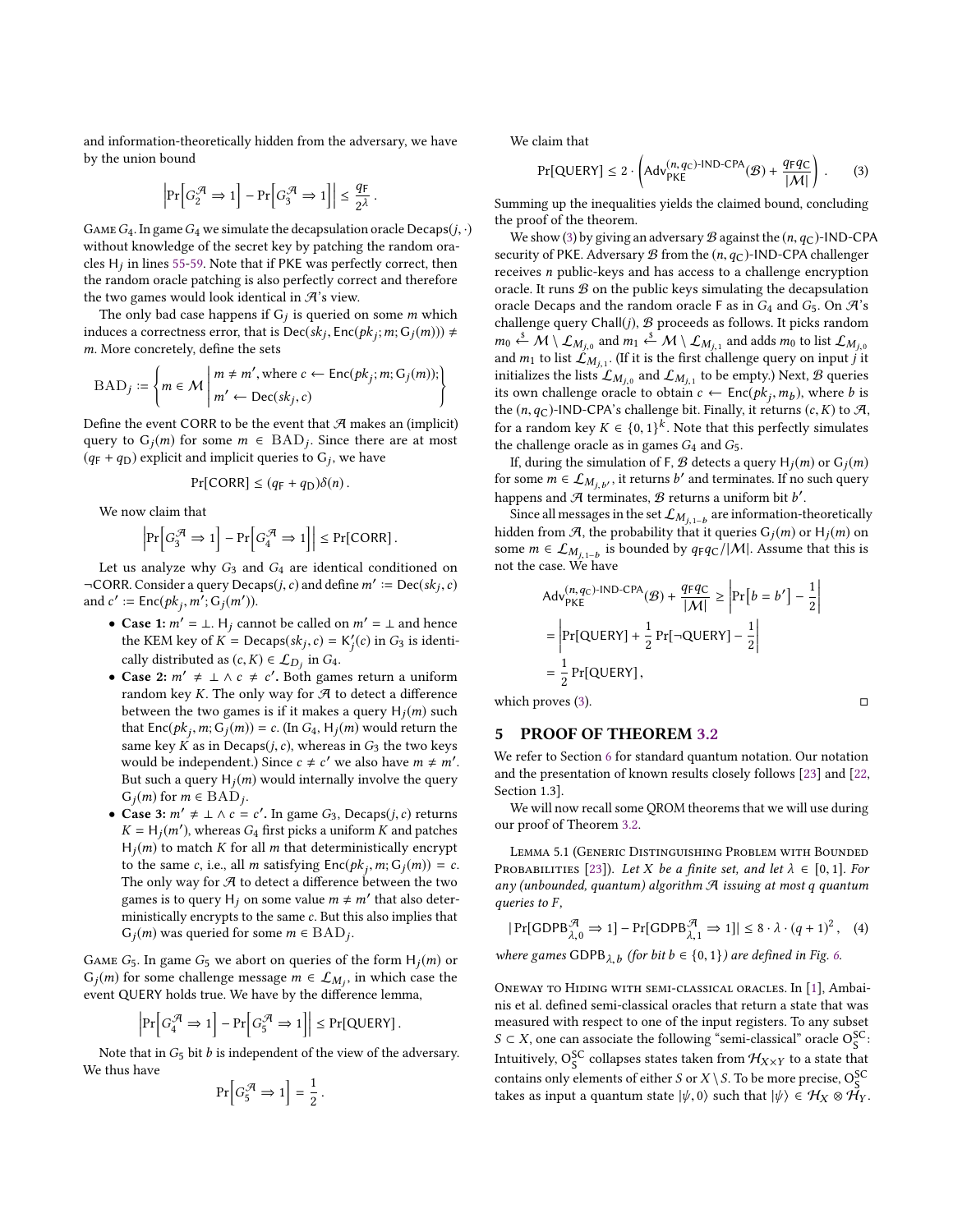<span id="page-8-0"></span>GAME GDPB<sub>λ, b</sub>  
\n
$$
\overbrace{01} \overbrace{(lambda_x)_{x \in X} \leftarrow \mathcal{A}_1}^{02} \overbrace{if \exists x \in X \text{ s.t. } \lambda_x > \lambda}^{return 0}
$$
\n
$$
\overbrace{03} \quad return 0
$$
\n
$$
\overbrace{04} \quad if b = 1
$$
\n
$$
\overbrace{05} \quad for all x \in X
$$
\n
$$
\overbrace{00} \quad \overbrace{0 \times (-B_{\lambda_x})}^{07} \overbrace{else}
$$
\n
$$
\overbrace{03} \quad \overbrace{0 := 0}^{0} \overbrace{0 \in (-B_{\lambda_x})}^{00} \overbrace{0 = 0}
$$
\n
$$
\overbrace{09} \quad \overbrace{b' \leftarrow \mathcal{A}_2}^{[O]}
$$
\n
$$
\overbrace{10} \quad return b'
$$

Figure 6: Generic distinguishing games  $GDPB_{\lambda,b}$  with bounded maximal Bernoulli parameter  $\lambda \in [0, 1]$ .

 $\mathcal{O}_S^{\mathsf{SC}}$  first measures the X-register with respect to the projectors  $M_1 := \sum_{n=1}^{\infty} |x| \sqrt{x}$  and  $M_2 := \sum_{n=1}^{\infty} |x| \sqrt{x}$  and then initializes the  $M_1' := \sum_{x \in S} |x\rangle \langle x|$  and  $M_0 := \sum_{x \notin S} |x\rangle \langle x|$ , and then initialises the  $M_1 := \sum_{x \in S} |x\rangle \langle x|$  and  $M_0 := \sum_{x \notin S} |x\rangle \langle x|$ , and then initialises the<br>last register to  $|b\rangle$  for the measured bit b. Consequently,  $|\psi, 0\rangle$  col-<br>lanses to either a state  $|\psi'|$  and that the X-register of  $|\psi'\rangle$  onl lapses to either a state  $|\psi', 1\rangle$  such that the X-register of  $|\psi'\rangle$  only<br>contains elements of S, or a state  $|\psi'\rangle$  () such that the X-register contains elements of S, or a state  $|\psi', 0\rangle$  such that the X-register of  $|\psi'\rangle$  only contains elements of X \ S of  $|\psi'\rangle$  only contains elements of  $X \setminus S$ .<br>To a quantum-accessible oracle O are

To a quantum-accessible oracle O and a subset  $S \subset X$ , one can furthermore associate oracle O \ S which first queries  $O_S^{SC}$  and then O. Let FIND denote the event that  $O_S^{SC}$  ever returns a state  $|\psi', 1\rangle$ . Unless FIND occurs, the outcome of  $O \setminus S$  is independent<br>of the values  $O(x)$  for all  $x \in S$ , which is why  $O \setminus S$  is also called a of the values  $O(x)$  for all  $x \in S$ , which is why  $O \setminus S$  is also called a "punctured" oracle.

We will now restate several "semi-classical one-way to hiding" theorems from [\[1\]](#page-12-20). While [\[1\]](#page-12-20) consider adversaries that might execute parallel oracle invocations, and therefore differentiate between query depth  $d$  and number of queries  $q$ , we use the upper bound  $q \ge d$  for the sake of simplicity. Lemma [5.2](#page-8-1) is a simplification of [\[1,](#page-12-20) Thm. 1: "Semi-classical O2H"], and Eq. [\(6\)](#page-8-2) (Eq. [\(7\)](#page-8-3)) of Lemma [5.3](#page-8-4) is a simplification of [\[1,](#page-12-20) Thm. 2: "Search in semi-classical oracle"] ([\[1,](#page-12-20) Cor. 1]).

<span id="page-8-1"></span>LEMMA 5.2. Let  $S \subset X$  be random. Let  $O_1, O_2 \in Y^X$  be random<br>actions such that  $O_1(x) = O_2(x)$  for all  $x \in X \setminus S$  and let z be functions such that  $O_1(x) = O_2(x)$  for all  $x \in X \setminus S$ , and let z be a random bitstring.  $(S, O_1, O_2, and z$  may have an arbitrary joint distribution.) For  $i \in \{1, 2\}$ , let

$$
p_i \coloneqq \Pr[1 \leftarrow A^{|O_i\rangle}(z)],
$$

and let

$$
p_{\text{FIND}} := \Pr[b \leftarrow A^{|O_1 \setminus S\rangle}(z) : \text{FIND}].
$$

 $p_{\text{FIND}} \coloneqq \Pr[b \leftarrow A^{|\text{O}_1 \setminus \text{S}\rangle}(z) : \text{FIND}].$  For all quantum algorithms A with binary output, issuing at most q queries, we have that

$$
|p_1 - p_2| \le 2 \cdot \sqrt{(q+1) \cdot p_{\text{FIND}}}\,. \tag{5}
$$

<span id="page-8-4"></span>LEMMA 5.3. Let  $S \subset X$  be random, let O be a random function, and let z be a random bitstring.  $(S, O, and z \text{ may have an arbitrary})$ joint distribution.) Let

$$
p_{\text{FIND}} := \Pr[b \leftarrow A^{|O \setminus S\rangle}(z) : \text{FIND}].
$$

Then, for all quantum algorithms A with binary output issuing at most q queries, we have that

<span id="page-8-2"></span>
$$
p_{\text{FIND}} \le 4q \cdot \Pr[x \leftarrow B(z) : x \in S],\tag{6}
$$

where B is the algorithm that, on input z, chooses  $i \stackrel{\delta}{\leftarrow} \{1, \dots, q\}$ ,<br>runs  $\Delta |0\rangle$  until (just before) the *i* th *guary* measures its *guary* input runs  $A|O$  until (just before) the *i*-th query, measures its query input<br>register in the computational basis and outputs the measurement register in the computational basis and outputs the measurement outcome.

If  $S := \{x_1, \ldots, x_n\}$  for  $x_1, \ldots, x_n \stackrel{s}{\leftarrow} X$ , and S and z are indepention to the have that dent, we have that

<span id="page-8-3"></span>
$$
p_{\text{FIND}} \le \frac{4q|S|}{|X|} \,. \tag{7}
$$

Furthermore, if  $S := \{(y_1, x_1) \dots, (y_n, x_n)\}$  where  $x_i \xrightarrow{\xi} X \setminus \dots$ { $x_1, ..., x_{i-1}$ } and { $y_1, ..., y_n$ } ⊂ Y independent of  $U := \{x_1, ..., x_n\}$ we have for U independent of z

<span id="page-8-5"></span>
$$
P\text{FIND} \leq \frac{4q|S|}{|X|} \,. \tag{8}
$$

We will now prove an additional helper lemma.

<span id="page-8-6"></span>LEMMA 5.4 (QROM MULTI-USER PRF). For  $i \in [n]$ , let  $p_i \in \{0, 1\}^k$ <br>hitrarily subject to  $p_i \neq p_j$ , when  $i \neq j$ . Define  $\vec{p} := (p_i, p_j)$ arbitrarily subject to  $p_i \neq p_j$ , when  $i \neq j$ . Define  $\vec{p} := (p_1, \ldots, p_n)$ .<br>Let H H, H, he independent random orgales with H; f(1,1)  $\times$ Let H, H<sub>1</sub>, ..., H<sub>n</sub> be independent random oracles with H: {0, 1}<sup>Y</sup>  $\times$  {0, 1}<sup>Y</sup>  $\times$  {0, 1}<sup>Y</sup>  $\times$  *Y*  $\cdot$  > *Y'* and H<sub>1</sub>: *Y*  $\cdot$  > *Y'* than for all quantum also  ${0,1}^{\lambda} \times X \to Y'$  and  $H_i : X \to Y'$ , then for all quantum algorithms  $\mathcal{A}$  issuing at most a quantum quaries to H and arbitrarily rithms <sup>A</sup> issuing at most q quantum queries to <sup>H</sup> and arbitrarily many queries to  $H_i$  with  $i \in [n]$ , we have

$$
\left| \Pr \left[ \mathcal{A}^{|H\rangle, H(p_1, s_1, \cdot), \dots, H(p_n, s_n, \cdot)}(\vec{p}) = 1 \right] - \Pr \left[ \mathcal{A}^{|H\rangle, H_1, \dots, H_n}(\vec{p}) = 1 \right] \right|
$$
  
\$\leq 4(q+1)\sqrt{\frac{n}{2^{\lambda}}},

where the probabilities are taken over H,  $H_1, \ldots, H_n$  and  $s_1, \ldots s_n \stackrel{s}{\leftarrow}$ <br> $\{0, 1\}^{\lambda}$  and the internal randomness of  $\mathcal{A}$  $\{0,1\}^{\lambda}$ , and the internal randomness of A.

PROOF. The proof follows from combining Lemma [5.2](#page-8-1) with Lemma [5.3](#page-8-4) and the overall proof idea is very similar to the one of [\[10,](#page-12-12) Corollary 1]. The adversary's goal is to distinguish quantum access to H and additional classical access to  $(H(p_1, s_1, \cdot), ..., H(p_n, s_n, \cdot))$ from quantum access to H and additional classical access to a collection  $(H_1, ..., H_n)$  of independent random oracles. This is the same as distinguishing  $(H, H(p_1, s_1, \cdot) \rightarrow H_1(\cdot), \dots, H(p_n, s_n, \cdot) \rightarrow H_n(\cdot))$ <br>from  $(H, H, H)$  and the set of differences between these or from  $(H, H_1, ..., H_n)$ , and the set of differences between these oracles is  $S := \{(p_j, s_j) \mid j \in [n]\} \times X$ . According to Lemma [5.2,](#page-8-1) the distinguishing advantage is at most  $2\sqrt{(q+1)\cdot p_{\text{FIND}}}$ , and we can<br>apply Eq. (8) from Lemma 5.3 to obtain that  $p_{\text{FIND}} \leq 4a \cdot \frac{n}{L}$  It apply Eq. [\(8\)](#page-8-5) from Lemma [5.3](#page-8-4) to obtain that  $p_{\text{FIND}} \le 4q \cdot \frac{n}{2\lambda}$ . It remains to note that for  $i \neq j$  we have  $(p_i, s_i) \neq (p_j, s_j)$ .

 $\Box$ 

#### 5.1 Proof

With these results at hand, we can finally proceed to the proof of Theorem [3.2.](#page-5-2) Its overall structure is very similar to recent QROM proofs of IND-CCA security [\[10,](#page-12-12) [23](#page-12-13)[–27,](#page-13-8) [33\]](#page-13-9): we first change the game such that the decapsulation oracle can be simulated without knowledge of the collection of secret keys, which is achieved as usual by plugging encryption into the random oracle (in our case for multiple users), and then apply one-way to hiding to argue key indistinguishability.

PROOF OF THEOREM [3.2.](#page-5-2) Let  $\mathcal A$  be an adversary and consider the games given in Fig. [7](#page-9-0) and Fig. [9.](#page-11-0)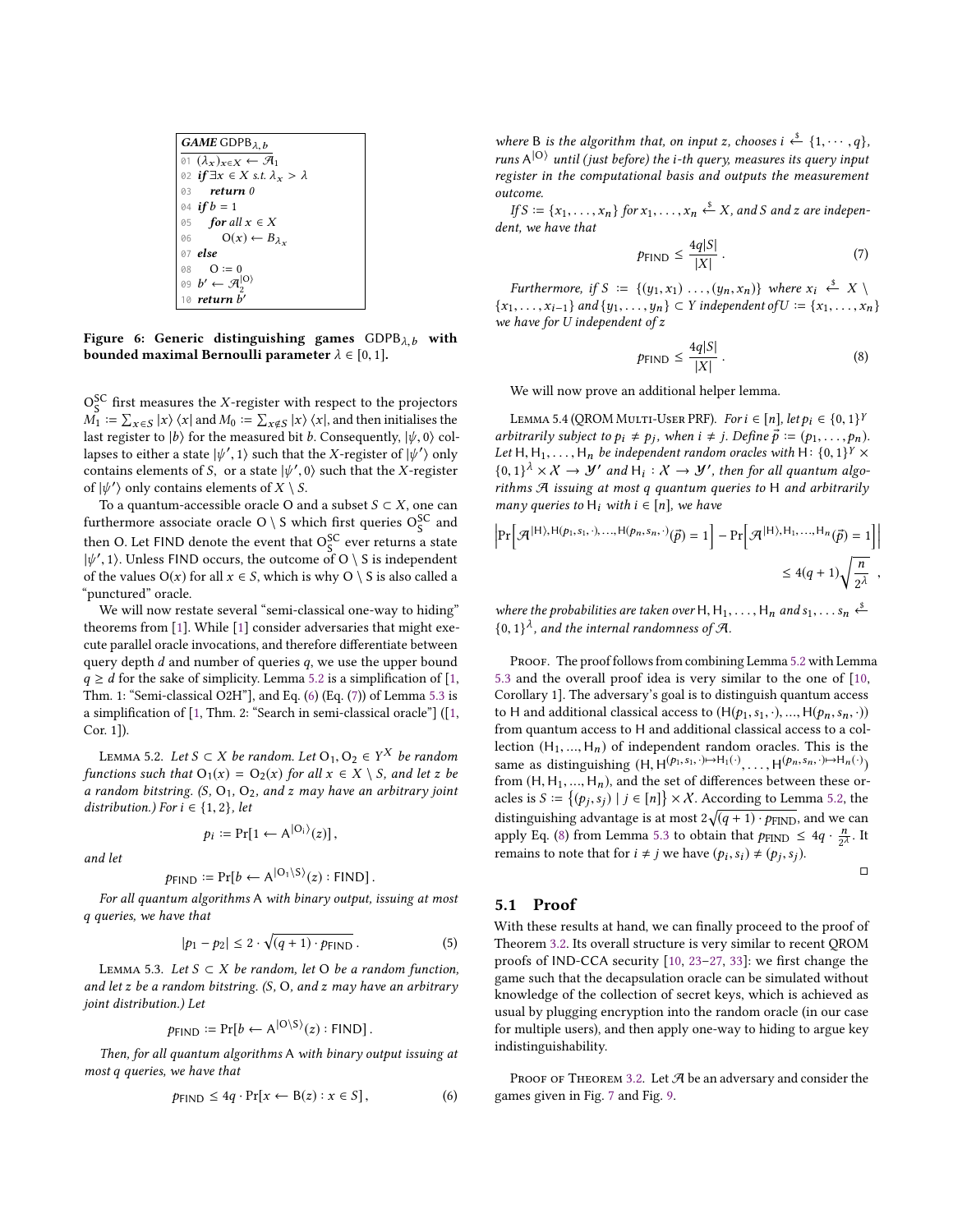<span id="page-9-5"></span><span id="page-9-2"></span><span id="page-9-1"></span><span id="page-9-0"></span>

| <b>GAMES</b> $G_0$ - $G_7$                                                                   |                                   | F(id, A)                                                                                    |                          |
|----------------------------------------------------------------------------------------------|-----------------------------------|---------------------------------------------------------------------------------------------|--------------------------|
| 01 for $j \in [n]$                                                                           |                                   | 25 if $A \in M$                                                                             |                          |
| 02 $(pk_i, sk_j) \stackrel{\$}{\leftarrow}$ Gen                                              |                                   | $m \coloneq A$<br>26                                                                        |                          |
| 03 $s_j \xleftarrow{\$} \{0, 1\}^{\lambda}$                                                  |                                   | return ( $H(id, m)$ , $G(id, m)$ )<br>27                                                    |                          |
| 04 $\vec{pk} \leftarrow (pk_1, \ldots, pk_n)$                                                |                                   | 28 else if $A \in \{0, 1\}^{\lambda} \times C$                                              |                          |
| 05 $\exists i, j \in [n]$ s.t. $ID(pk_i) = ID(pk_i)$                                         | / $G_1$ - $G_7$                   | $(s, c) \coloneq A$<br>29                                                                   |                          |
| $COLL := true$<br>06                                                                         | / $G_1$ - $G_7$                   | 30 <b>return</b> $(K(id, s, c), L(id, s, c))$                                               |                          |
| abort<br>07                                                                                  | $/G_1 - G_7$                      | 31 <b>return</b> $L'(id, A)$                                                                |                          |
| 08 $b \stackrel{\$}{\leftarrow} \{0, 1\}$                                                    |                                   |                                                                                             |                          |
| 09 $b' \stackrel{\$}{\leftarrow} \mathcal{A}^{\text{Decaps},\text{Chall},\ket{F}}(\vec{pk})$ |                                   | H(id, m)                                                                                    | / Internal Random Oracle |
| 10 <b>return</b> $\llbracket b' = b \rrbracket$                                              |                                   | 32 if $\exists j \in [n] : id = ID(pk_i)$                                                   | / $G_1$ - $G_7$          |
|                                                                                              |                                   | return $H_i(m)$<br>33                                                                       | / $G_1$ - $G_7$          |
| Chall(j)                                                                                     |                                   | 34 return $H_0(id, m)$                                                                      |                          |
| 11 $m \stackrel{\$}{\leftarrow} M$                                                           |                                   |                                                                                             | / Internal Random Oracle |
| 12 $m \stackrel{\$}{\leftarrow} M \setminus \mathcal{L}_{M_i}$                               |                                   | $/G_2-G_7$ $\frac{H_j(m)}{35}$ return $H^1_j(m)$                                            |                          |
| 13 $\mathcal{L}_{M_j} \coloneqq \mathcal{L}_{M_j} \cup \{m\}$                                |                                   |                                                                                             | / $G_0$ - $G_4$          |
| 14 $(K_0, r) \leftarrow F(\text{ID}(pk_i), m)$                                               |                                   | 36 <b>return</b> $H_i^2(\text{Enc}(pk_i, m; G'_i(m)))$                                      | $/G_5-G_6$               |
| 15 $K_1 \xleftarrow{s} \{0, 1\}^k$                                                           |                                   | 37 <b>return</b> $H_j^2(\text{Enc}(pk_j, m; G_j(m)))$                                       | $/G_7$                   |
| 16 $c \leftarrow \text{Enc}(pk_i, m; r)$                                                     |                                   |                                                                                             |                          |
| 17 $\mathcal{L}_{C_i} \coloneqq \mathcal{L}_{C_i} \cup \{c\}$                                |                                   | G(id, m)                                                                                    | / Internal Random Oracle |
| 18 <b>return</b> $(c, K_b)$                                                                  |                                   | 38 if $\exists j \in [n] : id = ID(pk_i)$                                                   | / $G_1$ - $G_7$          |
|                                                                                              |                                   | return $G_i(m)$<br>39                                                                       | $/G_1-G_3,G_7$           |
| Decaps( <i>j</i> , $c \notin \mathcal{L}_{C_j}$ )                                            | $\mathscr{J} G_0$ -G <sub>5</sub> | 40 <b>return</b> $G'_i(m)$                                                                  | $/G_4-G_6$               |
| 19 $m' \coloneqq \text{Dec}(sk_i, c)$                                                        |                                   | 41 <b>return</b> $G_0(id, m)$                                                               |                          |
| 20 $(K, r) \leftarrow F(ID(pk_i), m')$                                                       |                                   |                                                                                             |                          |
| 21 if $m' = \perp$ or $Enc(pk_j, m'; r) \neq c$                                              |                                   | $G'_i(m)$                                                                                   | / Internal Random Oracle |
| $(K, r) \leftarrow F(\text{ID}(pk_j), s_j, c)$<br>22                                         |                                   | 42 <b>return</b> Sample( $\mathcal{R} \setminus \mathcal{R}_{bad}(pk_j, sk_j, m); R(j, m))$ |                          |
| 23 $K := K'_{i}(c)$                                                                          | $/G_3-G_5$                        |                                                                                             |                          |
| 24 return $K$                                                                                |                                   | Decaps( <i>j</i> , $c \notin \mathcal{L}_{C_j}$ )                                           | $\parallel G_6 - G_7$    |
|                                                                                              |                                   | 43 <b>return</b> $H_i^2(c)$                                                                 |                          |
|                                                                                              |                                   |                                                                                             |                          |

<span id="page-9-6"></span><span id="page-9-4"></span>Figure 7: Games  $G_0$  -  $G_7$  for the proof of Theorem [3.2.](#page-5-2) The internal random oracles H, H<sub>0</sub>, G, G<sub>0</sub>, G<sub>j</sub>, H<sub>1</sub><sup>3</sup>, H<sub>1</sub><sup>2</sup>, K and K'<sub>1</sub>, L', R are not the proof of Theorem 3.2. The internal random oracles H, H<sub>0</sub>, G directly accessible to the adversary. The notation  $\ket{\mathsf{F}}$  denotes that the adverary  $\mathcal A$  has quantum access to the random oracle F. The output range of F is  $\{0,1\}^k \times \mathcal{R}$ .

GAME  $G_0$ . This is the original  $(n, q_C)$ -IND-CCA game. We have

$$
\left|\Pr\left[G_0^{\mathcal{A}} \Rightarrow 1\right] - \frac{1}{2}\right| = \mathsf{Adv}_{\mathsf{KEM}}^{(n,q_C)\text{-IND-CCA}}(\mathcal{A}).
$$

GAME  $G_1$ . In game  $G_1$  we abort on a public-key identifier collision (line [05-](#page-9-1)line [07\)](#page-9-2). Like in the ROM proof, we can now identify every public-key identifier  $ID(pk_j)$  with its index j. This allows us to simulate the random crosles when called on such an identifier and -<br>simulate the random oracles, when called on such an identifier and  $m := A \in \mathcal{M}$ , via

<span id="page-9-3"></span>
$$
F(ID(pk_j), m) := (H_j(m), G_j(m)),
$$
\n(9)

where  $H_j$  and  $G_j$  are independent internal random oracles. We stress the importance of this stap. First, it will allow us in later stress the importance of this step. First, it will allow us in later steps of the proof to replace  $G_j$  with a random oracle  $G'_j$  which<br>only samples "good randomness" with respect to the public-key *nk* only samples "good randomness" with respect to the public-key  $pk_j$ . Second, it is essential in order to simulate the Decaps $(j, \cdot)$  oracle<br>without knowledge of the secret-key. Since the identification of without knowledge of the secret-key. Since the identification of Eq. [9](#page-9-3) is only a conceptual change, by the birthday bound and the  $\ell$ -bit min-entropy of  $ID(pk)$  we have

$$
\left|\Pr\Big[G_0^{\mathcal{A}} \Rightarrow 1\Big]-\Pr\Big[G_1^{\mathcal{A}} \Rightarrow 1\Big]\right| \leq \Pr[\text{COLL}] \leq \frac{n^2}{2^\ell}\,.
$$

<span id="page-9-12"></span><span id="page-9-11"></span><span id="page-9-10"></span><span id="page-9-9"></span><span id="page-9-8"></span><span id="page-9-7"></span>GAME  $G_2$  In game  $G_2$  the challenge oracle samples m from  $M \setminus L_{M_i}$ instead of  $M$ , since on a message collision an adversary can easily differentiate between the real or random world. By the birthday bound we have

$$
\left|\Pr\Bigl[G_1^{\mathcal{A}} \Rightarrow 1\Bigr]-\Pr\Bigl[G_2^{\mathcal{A}} \Rightarrow 1\Bigr]\right|\leq \frac{q\texttt{C}^2}{|\mathcal{M}|}
$$

GAME G3. In game G<sub>3</sub> we substitute  $F(ID(pk_j), s_j, c)$  in line [22,](#page-9-4)<br>whose first k bits evaluate to  $K(ID(nk) , s, c)$  in line 30, with  $K'(c)$ whose first k bits evaluate to  $K(ID(pk_j), s_j, c)$  in line [30,](#page-9-5) with  $K'_j(c)$ <br>in line 23, where K' is an internal independent random aracle for j in line [23,](#page-9-6) where K ′ is an internal independent random oracle for every *j* ∈ [*n*]. With a straightforward reduction, we can apply  $I$  amma 5.4. Concretely we identify H with K, H, with K, a, with Lemma [5.4.](#page-8-6) Concretely, we identify H with K, H<sub>j</sub> with K'<sub>j</sub>,  $p_j$  with  $\text{ID}(pk_j)$  and the uniform secrets  $s_j \in \{0, 1\}^{\lambda}$  from Lemma [5.4](#page-8-6) with the scheme's secret seeds surved in the same We obtain the scheme's secret seeds  $s_j$  used in the game. We obtain

$$
\left|\Pr\left[G_2^{\mathcal{A}} \Rightarrow 1\right] - \Pr\left[G_3^{\mathcal{A}} \Rightarrow 1\right]\right| \le 4(q_F + 1)\sqrt{\frac{n}{2^{\lambda}}}.
$$

GAME  $G_4$ . In game  $G_4$  we switch the random oracle G to an oracle which samples only "good" randomness, meaning that no decryption failure of proper encryptions can possibly occur anymore. To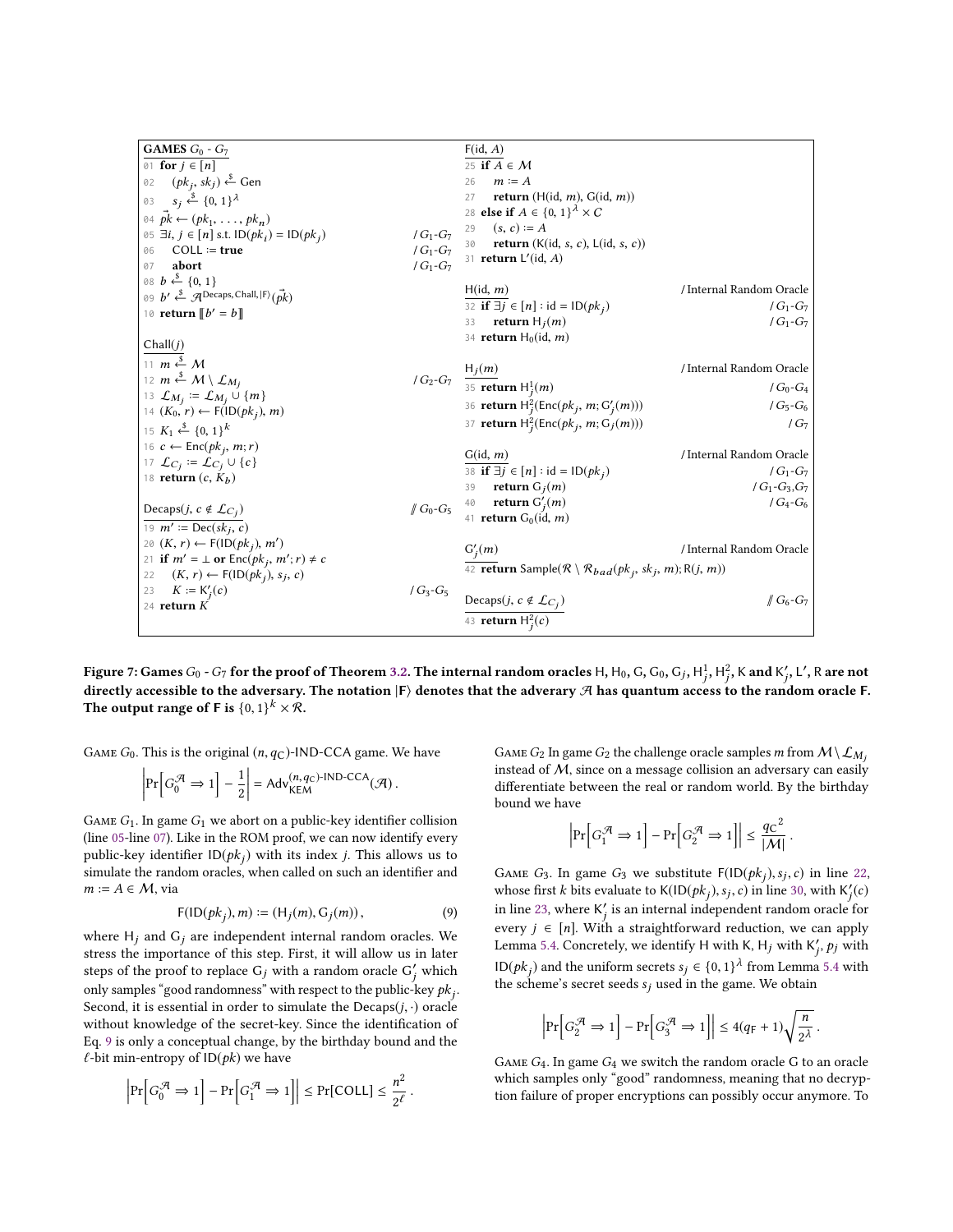make this more formal, for fixed (*pk*, *sk*) ∈ supp (Gen) and  $m \in M$ , let

$$
\mathcal{R}_{bad}(pk, sk, m) := \{r \in \mathcal{R} \colon \text{Dec}(sk, \text{Enc}(pk, m; r)) \neq m\}
$$

in order to define  $\delta(pk, sk, m) := |\mathcal{R}_{bad}(pk, sk, m)| / |\mathcal{R}|$ . The modified oracle G can now be defined as follows: We will still let G coincide with G<sub>0</sub> anywhere but on  $\{1D(pk_j)\mid j \in [n]\}\times M$ . Whereas for any index *j*, however,  $G(ID(\hat{pk}_j), \cdot)$  was defined until this game by<br>as an oracle G which has range  $R$  (line 39), we now replace each G. as an oracle G<sub>j</sub> which has range R (line [39\)](#page-9-7), we now replace each  $G_j$ <br>with a random grade G' that has range  $\mathcal{P} \setminus \mathcal{P}_{t-1}(p_{t-1}, k_1, m)$  instead with a random oracle  $G'_j$  that has range  $R\backslash R_{bad}(pk_j, sk_j, m)$  instead<br>in line 40. We will now excus that distinguishing game C, from C. in line [40.](#page-9-8) We will now argue that distinguishing game  $G_3$  from  $G_4$ <br>can be reduced to distinguishing the GDPB games (see Lemma 5.1) can be reduced to distinguishing the GDPB games (see Lemma [5.1\)](#page-7-2). Consider the quantum distinguisher  $\mathcal{D} = (\mathcal{D}_1, \mathcal{D}_2)$  given in Fig. [8.](#page-11-1) After choosing its Bernoulli parameters  $\lambda(j, m) := \delta(pk_j, sk_j, m)$ ,  $\mathcal{D}$ <br>is provided with access to oracle O which is either the constant 0 is provided with access to oracle O which is either the constant 0 function (if  $\mathcal D$  is run in game GDPB<sub> $\lambda$ ,0</sub>) or distributed according<br>to the chosen Bernoulli parameters (in game GDPB, ...) Note that to the chosen Bernoulli parameters (in game GDPB $\lambda$ <sub>1</sub>). Note that  $\delta(n)$  serves as an upper bound for these parameters  $n$  perfectly  $\delta(n)$  serves as an upper bound for these parameters.  $D$  perfectly simulates game  $G_3$  if run in game GDPB<sub> $\lambda$ , 1</sub>, and game  $G_4$  if run in<br>GDPB<sub>1.6</sub> Identifying  $\lambda$  with  $\delta(n)$  and *a* with  $g_5 + g_5$ , we can apply GDPB<sub> $\lambda$ ,0</sub>. Identifying  $\lambda$  with  $\delta(n)$  and q with  $q_F + q_D$ , we can apply I emma 5.1 to obtain Lemma [5.1](#page-7-2) to obtain

$$
\left|\Pr\left[G_3^{\mathcal{A}} \Rightarrow 1\right] - \Pr\left[G_4^{\mathcal{A}} \Rightarrow 1\right]\right| \le 8(q_F + q_D + 1)^2 \delta(n).
$$

GAME G<sub>5</sub>. In game G<sub>5</sub>, we modify the random oracle H<sub>j</sub>(m) such that it returns  $H_j^2(\text{Enc}(pk_j, m; G'_j(m)))$  in line [36](#page-9-9) instead of  $H_j^1(m)$ in line [35.](#page-9-10) Here,  $H^1$  and  $H^2$  are independent internal random oracles. Since we use the modified G that only samples "good" randomness, the mapping  $Enc(pk_j, \cdot; G'_j(\cdot))$  is injective for all  $j \in [n]$ .<br>Eurthermore, since  $D(nk) \neq D(nk)$  for all  $i \neq i$  we have that the Furthermore, since  $\text{ID}(pk_i) \neq \text{ID}(pk_j)$  for all  $i \neq j$ , we have that the following function *k* is injective. following function  $h$  is injective: j

$$
h(\mathrm{id}, m) := \begin{cases} (\mathrm{id}, \mathrm{Enc}(pk_j, m; G'_j(m))) & \text{if } \exists j \in [n] \text{ s.t. } \mathrm{id} = \mathrm{ID}(pk_j) \\ (\mathrm{id}, m) & \text{else} \end{cases}
$$
(10)

We can now rewrite H in Game  $G_5$  as H = H<sup>2</sup> ∘ h, where we define the internal random oracle  $\mathsf{H}^2$  as

$$
H^{2}(id, m) := \begin{cases} H_{j}^{2}(m) & \text{if } \exists j \in [n] \text{ s.t. } id = ID(pk_{j}) \\ H_{0}(id, m) & \text{else} \end{cases}
$$

After these changes, H equals  $H^2 \circ h$  for an internal random oracle  $H^2$  and an injective function h. Therefore H is still a random oracle  $H^2$  and an injective function h. Therefore, H is still a random oracle<br>in  $G_5$  and hance perfectly indistinguishable from the one of  $G_6$ in  $G_5$  and hence perfectly indistinguishable from the one of  $G_4$ . Thus, we have shown

$$
\Pr\left[G_4^{\mathcal{A}} \Rightarrow 1\right] = \Pr\left[G_5^{\mathcal{A}} \Rightarrow 1\right].
$$

GAME  $G_6$ . In game  $G_6$ , we start to simulate the decapsulation oracle without knowledge of the secret keys. We modify  $Decaps(j, c)$  to return  $H_j^2(c)$  in line [43.](#page-9-11) Let  $m' := \text{Dec}(sk_j, c)$  and consider the following two assess j following two cases:

• Case 1: The ciphertext  $c$  lies in the image of encryption, that is  $Enc(pk_j, m^T; G'_j(m')) = c$ . In this case we have

$$
H_j^2(c) = H_j^2(\text{Enc}(pk_j, m'; G'_j(m')))
$$
  
= (H<sup>2</sup> ◦ h)(ID(pk\_j), m')  
= H(ID(pk\_j), m')  
= Decaps(j, c).

Therefore the oracles in  $G_5$  and  $G_6$  are identical.

• Case 2: The ciphertext c lies not in the image of encryption, that is  $Enc(pk_j, m'; G'_j(m')) \neq c$ . Here the adversary gets to see K'<sub>j</sub>(c) in  $G_5$  and H<sup>2</sup><sub>j</sub>(c) in  $G_6$  for internal random oracles K' and  $H^2$ . In both games the adversary gets access to  $H^2$  indirectly through  $H(ID(pk_j),m)$  forcing m through<br>the encryption algorithm. Therefore, the adversary can not the encryption algorithm. Therefore, the adversary can not access  $H^2$  for ciphertexts lying outside the image space of encryption. Therefore no adversary can distinguish between  $K'_j(c)$  in  $G_5$  and  $H_j^2(c)$ .

j We just have shown

$$
\Pr\left[G_5^{\mathcal{A}} \Rightarrow 1\right] = \Pr\left[G_6^{\mathcal{A}} \Rightarrow 1\right].
$$

j

GAME  $G_7$ . In game  $G_7$ , we switch back to using the original random oracle G in lines [39](#page-9-7) and [37.](#page-9-12) With essentially the same argument as in the game-hop from  $G_3$  to  $G_4$ , we have

$$
\left|\Pr\left[G^{\mathcal{A}}_{6} \Rightarrow 1\right] - \Pr\left[G^{\mathcal{A}}_{7} \Rightarrow 1\right]\right| \leq 8(q_{\text{F}} + q_{\text{D}} + 1)^2 \delta(n).
$$

What we have achieved so far is that the decapsulation oracle is simulatable by a reduction that does not know the secret keys, we can now apply the one-way to hiding theorems in order to reduce key indistinguishability to an attacker against the underlying encryption scheme.

GAME  $G_8$ . In game  $G_8$  we make the following conceptual change, in order to be able to apply the one-way to hiding theorems: Instead of sampling the challenge plaintexts and computing the corresponding challenge keys  $K_{j,i}$  on the fly in the Chall oracle (like in  $G_7$ ), we now precompute these values before running the adversary, and use them in the Chall oracle. Since this change is purely conceptual, we have that

$$
\Pr\left[G_7^{\mathcal{A}} \Rightarrow 1\right] = \Pr\left[G_8^{\mathcal{A}} \Rightarrow 1\right].
$$

Game G9. In game G9, we decouple the oracle values on the challenge plaintexts from the values that are used to compute the challenge ciphertexts and the challenge keys, see Fig. [9.](#page-11-0) In game G9, the adversary's view is independent of  $b$  and

$$
\Pr\Big[G_9^{\mathcal{A}} \Rightarrow 1\Big] = \frac{1}{2} \, .
$$

We have reprogrammed F on the set  $\{(\text{ID}(pk_j),m_{j,i}) \mid j \in [n], i \in [n]\}$  $\left[ q_{\text{C}}\right] \},$  and we can now first apply Lemma [5.2](#page-8-1) in order to argue that

$$
\left|\Pr\left[G_8^{\mathcal{A}} \Rightarrow 1\right] - \Pr\left[G_9^{\mathcal{A}} \Rightarrow 1\right]\right| \le 2\sqrt{(q_F + q_D + 1) \cdot \Pr[\text{FIND}]}.
$$

Here  $Pr[FIND]$  denotes the probability that when game  $G_9$  is run with the punctured counterpart  $F \setminus S$  of F instead of F,  $F \setminus S$  ever collapses the input register of one of the random oracle queries to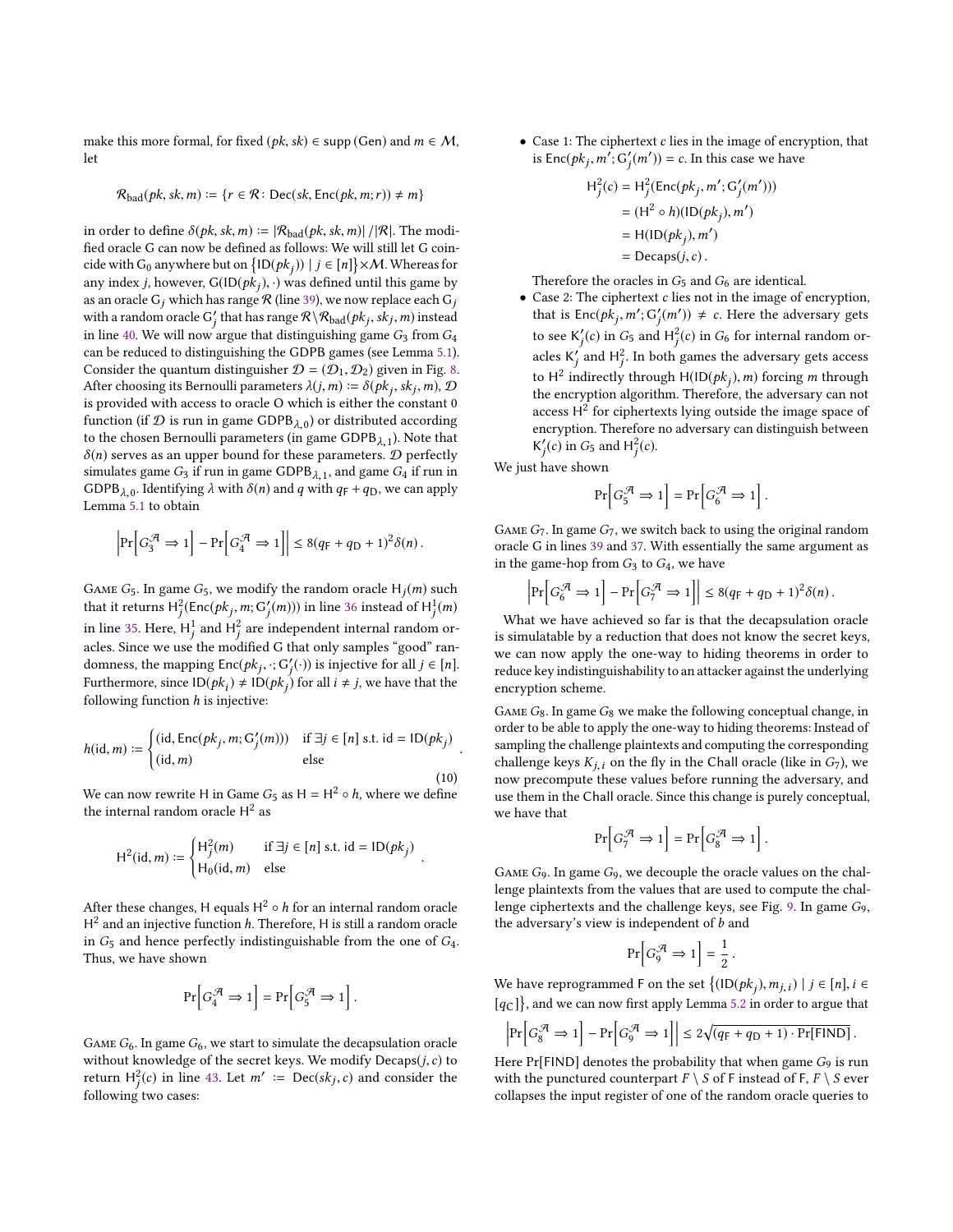<span id="page-11-1"></span>

| $\mathcal{D}_1$                                                                               | $\mathcal{D}_2^{ \mathsf{O}\rangle}$                                                           |
|-----------------------------------------------------------------------------------------------|------------------------------------------------------------------------------------------------|
| $\emptyset$ 1 for $j \in [n]$                                                                 | 11 for $j \in [n]$                                                                             |
| $(pk_i, sk_j) \stackrel{\$}{\leftarrow}$ Gen<br>02                                            | 12 $(pk_j, sk_j) \stackrel{\$}{\leftarrow}$ Gen                                                |
| for $m \in M$<br>03                                                                           | 13 $s_j \xleftarrow{\$} \{0, 1\}^{\lambda}$                                                    |
| $\lambda(j, m) \coloneqq \delta(pk_j, sk_j, m)$<br>04                                         | 14 $\vec{pk} \leftarrow (pk_1, \ldots, pk_n)$                                                  |
| 05 <b>return</b> $((\lambda(j, m)))_{i \in [n], m \in \mathcal{M}}$                           | 15 $\exists i, j \in [n]$ s.t. $ID(pk_i) = ID(pk_i)$ : abort                                   |
| $G_i(m)$                                                                                      | 16 $b \stackrel{s}{\leftarrow} \{0, 1\}$                                                       |
| 06 if $O(i, m) = 0$                                                                           | 17 $b' \stackrel{\$}{\leftarrow} \mathcal{A}^{\text{Decaps}, \text{Chall}, \ket{F}}(\vec{pk})$ |
| $G_i(m) :=$ Sample( $\mathcal{R} \setminus \mathcal{R}_{bad}(pk_i, sk_i, m)$ ; R(j, m))<br>07 | 18 <b>return</b> $\llbracket b' = b \rrbracket$                                                |
| 08 else                                                                                       |                                                                                                |
| $G_i(m)$ := Sample( $\mathcal{R}_{bad}(pk_i, sk_i, m)$ ; R(j, m))<br>09                       | G(id, m)                                                                                       |
| 10 <b>return</b> $G_i(m)$                                                                     | 19 if $\exists j \in [n]$ : id = $ID(pk_i)$                                                    |
|                                                                                               | return $G_i(m)$<br>20                                                                          |
|                                                                                               | 21 <b>return</b> $G_0(id, m)$                                                                  |

Figure 8: Distinguisher  $\mathcal{D} = (\mathcal{D}_1, \mathcal{D}_2)$  for the generic distinguishing problem with bounded probabilities. The internal random oracle R is used to provide the random coins of the sampling procedure. The oracles Decaps, Chall and F are simulated as in  $G_3$  (or equivalently  $G_4$ ) of Fig. [7.](#page-9-0)

<span id="page-11-0"></span>

| $G_7 - G_{10}$                                                                                                                                                                       | $/G_7$<br>Chall(j)                                                                                     |
|--------------------------------------------------------------------------------------------------------------------------------------------------------------------------------------|--------------------------------------------------------------------------------------------------------|
| $\boxed{\odot 1 \text{ for } j \in [n]}$                                                                                                                                             | 17 $m \stackrel{\$}{\leftarrow} M \setminus \mathcal{L}_{M_i}$                                         |
| 02 ( <i>pk<sub>i</sub></i> , <i>sk<sub>j</sub></i> ) ← Gen                                                                                                                           | 18 $\mathcal{L}_{M_i} \coloneqq \mathcal{L}_{M_i} \cup \{m\}$                                          |
| 03 $s_i \xleftarrow{\$} \{0, 1\}^{\lambda}$                                                                                                                                          | 19 $(K_0, r) \leftarrow F(ID(pk_i), m)$                                                                |
| $\phi$ $\vec{pk} \leftarrow (pk_1, \ldots, pk_n)$                                                                                                                                    | 20 $c \leftarrow \text{Enc}(pk_i, m; r)$                                                               |
| $\big $ 05 $\exists i, j \in [n]$ s.t. $ID(pk_i) = ID(pk_i)$                                                                                                                         | 21 $K_1 \xleftarrow{s} \{0, 1\}^k$                                                                     |
| $\begin{bmatrix} 06 \\ \end{bmatrix}$ COLL := true                                                                                                                                   | 22 $\mathcal{L}_{C_i} := \mathcal{L}_{C_i} \cup \{c\}$                                                 |
| abort<br>07                                                                                                                                                                          | 23 <b>return</b> $(c, K_h)$                                                                            |
| 08 for $j \in [n]$<br>/ $G_8$ - $G_{10}$                                                                                                                                             |                                                                                                        |
| for $i \in [q_C]$<br>09                                                                                                                                                              | $/G_8-G_{10}$ Chall(j)<br>/ $G_8$ - $G_{10}$                                                           |
| 10 $m_{j,i} \stackrel{\$}{\leftarrow} M \setminus \mathcal{L}_{M_i}$                                                                                                                 | $/G_8-G_{10}$ 24 $K_0 := K_{i,\text{ctr}}$                                                             |
|                                                                                                                                                                                      | $/G_8-G_{10}$ 25 $c \leftarrow \text{Enc}(pk_j, m_{j,\text{ctr}_j}; r_{j,\text{ctr}_j})$<br>$/G_8-G_9$ |
| 11 $\mathcal{L}_{M_j} := \mathcal{L}_{M_j} \cup \{m_{j,i}\}$<br>12 $(K_{j,i}, r_{j,i}) \leftarrow F(\text{ID}(pk_j))$<br>$(K_{j,i}, r_{j,i}) \leftarrow F(\text{ID}(pk_j), m_{j,i})$ | $/G_8-G_{10}$ 26 $c \stackrel{\$}{\leftarrow} \text{Enc}(pk_j, 0)$<br>$/G_{10}$                        |
| 13<br>$F(\text{ID}(pk_j), m_{j,i}) \overset{\$}{\leftarrow} \{0, 1\}^k \times \mathcal{R}$                                                                                           | $/G_9 - G_{10}$ 27 $\mathcal{L}_{C_i} := \mathcal{L}_{C_i} \cup \{c\}$                                 |
| $14 b \stackrel{\$}{\leftarrow} \{0, 1\}$                                                                                                                                            | 28 $ctr_i := ctr_i + 1$                                                                                |
| 15 $b' \stackrel{\$}{\leftarrow} \mathcal{A}^{\text{Decaps},\text{Chall},\ket{\mathrm{F}}(\vec{pk})$                                                                                 | 29 $K_1 \xleftarrow{s} \{0, 1\}^k$                                                                     |
| 16 <b>return</b> $\llbracket b' = b \rrbracket$                                                                                                                                      | 30 return $(c, K_h)$                                                                                   |

<span id="page-11-2"></span>Figure 9: Games  $G_7$  -  $G_{10}$ . Apart from the reprogramming in line [13,](#page-11-2) all oracles except of the Chall oracle remain defined as in game  $G_7$  (see Fig. [7\)](#page-9-0). For  $j \in [n]$ , we initialize the counters  $ctr_j$  to 1.

an element of S. In order to upper bound Pr[FIND], we dissect S into the set  $S_1$  of (identifiers and) messages that were actually used by Chall, and the set  $S_2$  of (identifiers and) messages that were not used by Chall. More formally, we define the set

$$
S_1 := \{ (1D(pk_j), m_{j,i}) \mid j \in [n], i \in [q_{\mathsf{C},j}] \},
$$

where  $q_{C,j}$  denotes the number of queries that were issued to Chall on index j, and we let  $S_2 := S \setminus S_1$ . Accordingly, we can now also<br>dissect event FIND into the event FIND, that a query was collaneed dissect event FIND into the event  $FIND<sub>1</sub>$  that a query was collapsed to an element of  $S_1$ , and into the event  $FIND_2$  that a query was collapsed to an element of  $S_2$ . We have that

$$
Pr[FIND] \leq Pr[FIND_1] + Pr[FIND_2].
$$

Note that the suffixes of the elements in  $S_2$  are uniformly random (without repetition), and that these elements were used nowhere in the game except for the puncturing of F. In particular, they are independent of  $\mathcal{A}$ 's input. Since  $S_2$  consists of  $q_C \cdot (n-1)$  many elements, we can now apply Eq. [\(8\)](#page-8-5) of Lemma [5.3](#page-8-4) to argue that

$$
Pr[FIND_2] \le \frac{4(q_F + q_D) \cdot q_C \cdot (n-1)}{|M|}.
$$

It remains to upper bound  $Pr[FIND_1]$ , for which we will first give a reduction to  $(n, q_C)$ -IND-CPA. A  $(n, q_C)$ -IND-CPA reduction  $\mathcal B$ can sample the challenge plaintexts and the plaintexts from  $S_2$ before running the adversary, it can hence perfectly simulate the puncturing. Whenever our reduction  $B$  receives a challenge query from  $\mathcal A$  on an index j, it queries its own challenge oracle on j,  $m_0 :=$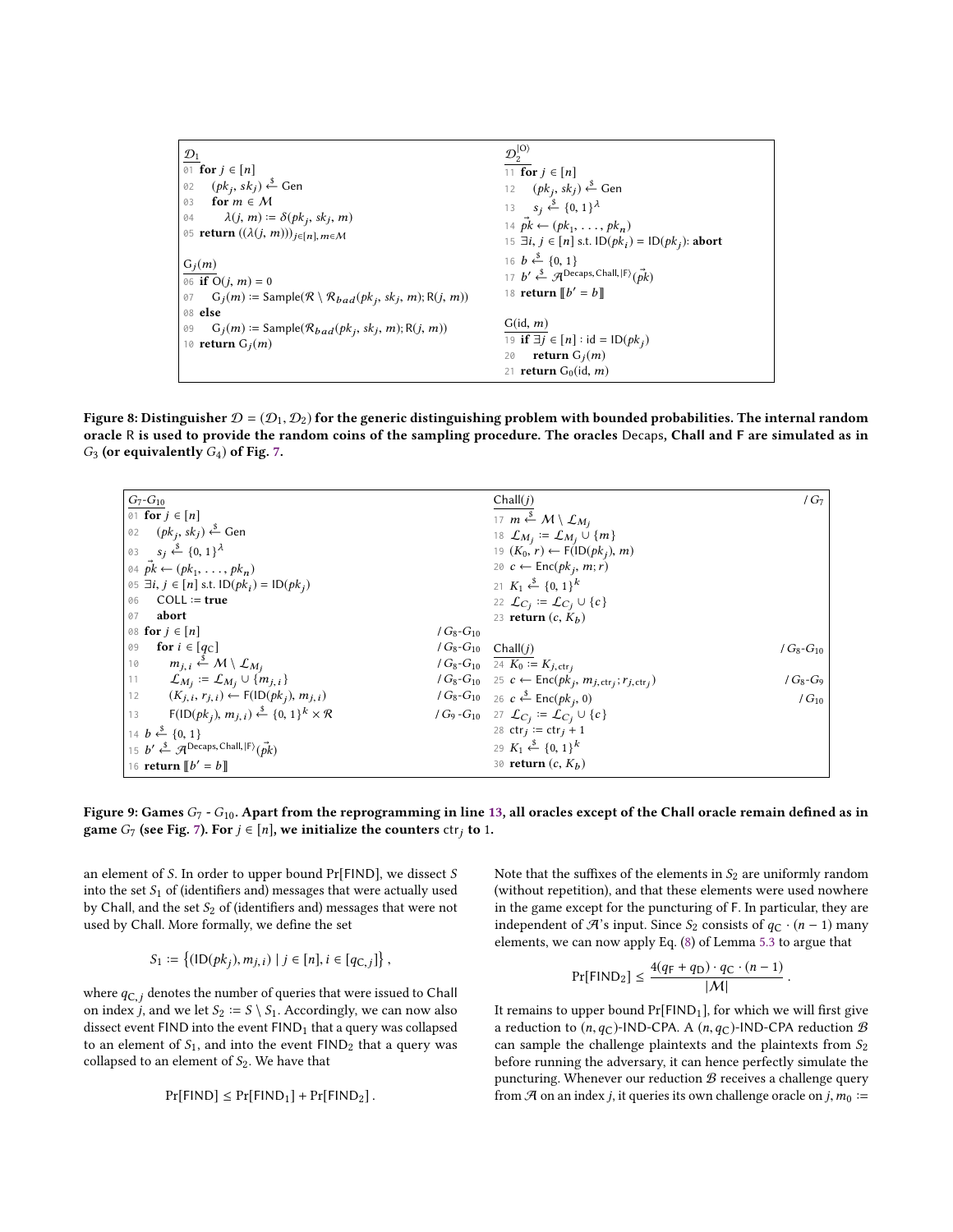$m_{j,\text{ctr}_j}, m_1 := 0$ . It uses the response of CHAL to simulate either<br>game  $G_2$  with punctured oracles (if the  $(n, q_0)$ -IND-CPA bit is 0) game  $G_9$  with punctured oracles (if the  $(n, q_C)$ -IND-CPA bit is 0) or game  $G_{10}$  with punctured oracles (if the  $(n, q<sub>C</sub>)$ -IND-CPA bit is 1), we hence have

$$
Pr[FIND1] \leq Adv_{PKE}^{(n, q_C)-IND-CPA}(\mathcal{B}) + Pr[FIND1 in G10 with punctured oracle].
$$

Since in game  $G_{10}$ , the suffixes of the elements in the set  $S_1$  are also independent of A's input, and since  $S_1$  has  $q_C$  many elements, we can now apply Eq. [\(8\)](#page-8-5) of Lemma [5.3](#page-8-4) again to argue that

$$
Pr[FIND_1 \text{ in } G_{10} \text{ with punctured oracle}] \le \frac{4(q_F + q_D) \cdot q_C}{|M|}.
$$

Adding the bounds yields the claimed bound in the theorem, concluding our proof.

Remark on the running time of the reductions. The running time of the reductions depends on the implementation of data structures. Naively, the running time is about that of the CCA adversary, plus additional quadratic terms in the number of hashing, challenge and decapsulation queries. Using techniques from [\[19\]](#page-12-10) one can generate for example the plaintexts by means of a (strong) pseudorandom permutation/ideal cipher (e.g.,  $m_i = PRP(i)$ ). Then the reduction only needs to keep track of a counter, which it can use to implement set insertions and set membership tests efficiently. In that case (ignoring logarithmic terms), the running time of the reductions becomes about that of the CCA adversary (assuming that evaluation and inversion of the PRP and other primitives as the encryption algorithm is in  $O(1)$ ). Similar statements hold for the quantum case, except that a fully-quantum secure PRP or quantumaccesible ideal cipher is needed, since the adversary gets quantum access through the quantum random oracle. Alternatively, using balanced search trees, one should get similar running times as using the PRP (up to logarithmic factors), but larger memory usage. Also note that  $B$  has slightly worse running times (factor  $n$  on queries to F) than  $A$  in Theorem [3.1,](#page-5-1) which is an argument for public-key/prefix hashing.

 $\Box$ 

#### ACKNOWLEDGMENTS

We would like to thank Mike Hamburg for his helpful comments. Julien Duman was supported by the EU H2020 PROMETHEUS project 780701. Eike Kiltz was supported by the BMBF iBlockchain project, the EU H2020 PROMETHEUS project 780701, DFG SPP 1736 Big Data, and the DFG Cluster of Excellence 2092 CASA. Vadim Lyubashevsky and Gregor Seiler are supported by the EU H2020 ERC Project 101002845 "PLAZA".

### **REFERENCES**

- <span id="page-12-20"></span>[1] Andris Ambainis, Mike Hamburg, and Dominique Unruh. 2019. Quantum Security Proofs Using Semi-classical Oracles. In CRYPTO 2019, Part II (LNCS), Alexandra Boldyreva and Daniele Micciancio (Eds.), Vol. 11693. Springer, Heidelberg, 269– 295. [https://doi.org/10.1007/978-3-030-26951-7\\_10](https://doi.org/10.1007/978-3-030-26951-7_10)
- <span id="page-12-14"></span>[2] Benny Applebaum, David Cash, Chris Peikert, and Amit Sahai. 2009. Fast Cryptographic Primitives and Circular-Secure Encryption Based on Hard Learning Problems. In CRYPTO 2009 (LNCS), Shai Halevi (Ed.), Vol. 5677. Springer, Heidelberg, 595–618. [https://doi.org/10.1007/978-3-642-03356-8\\_35](https://doi.org/10.1007/978-3-642-03356-8_35)
- <span id="page-12-15"></span>[3] Sanjeev Arora and Rong Ge. 2011. New Algorithms for Learning in Presence of Errors. In ICALP 2011, Part I (LNCS), Luca Aceto, Monika Henzinger, and Jiri Sgall

(Eds.), Vol. 6755. Springer, Heidelberg, 403–415. [https://doi.org/10.1007/978-3-](https://doi.org/10.1007/978-3-642-22006-7_34) [642-22006-7\\_34](https://doi.org/10.1007/978-3-642-22006-7_34)

- <span id="page-12-16"></span>[4] Thomas Attema, Vadim Lyubashevsky, and Gregor Seiler. 2020. Practical Product Proofs for Lattice Commitments. In CRYPTO (2) (Lecture Notes in Computer Science), Vol. 12171. Springer, 470–499.
- <span id="page-12-21"></span>[5] Robert Beals, Harry Buhrman, Richard Cleve, Michele Mosca, and Ronald de Wolf. 1998. Quantum Lower Bounds by Polynomials. In 39th FOCS. IEEE Computer Society Press, 352–361. <https://doi.org/10.1109/SFCS.1998.743485>
- <span id="page-12-1"></span>[6] Mihir Bellare, Alexandra Boldyreva, and Silvio Micali. 2000. Public-Key Encryption in a Multi-user Setting: Security Proofs and Improvements. In EURO-CRYPT 2000 (LNCS), Bart Preneel (Ed.), Vol. 1807. Springer, Heidelberg, 259–274. [https://doi.org/10.1007/3-540-45539-6\\_18](https://doi.org/10.1007/3-540-45539-6_18)
- <span id="page-12-8"></span>[7] Mihir Bellare and Gregory Neven. 2006. Multi-signatures in the plain public-Key model and a general forking lemma. In ACM CCS 2006, Ari Juels, Rebecca N. Wright, and Sabrina De Capitani di Vimercati (Eds.). ACM Press, 390–399. [https:](https://doi.org/10.1145/1180405.1180453) [//doi.org/10.1145/1180405.1180453](https://doi.org/10.1145/1180405.1180453)
- <span id="page-12-11"></span>[8] Daniel Bernstein. Accessed May 2021. eBACS: ECRYPT Benchmarking of Cryptographic Systems. (Accessed May 2021). https://bench.cr.yp.to/results-kem.html.
- <span id="page-12-9"></span>[9] Daniel J. Bernstein. 2015. Multi-user Schnorr security, revisited. Cryptology ePrint Archive, Report 2015/996. (2015). https://eprint.iacr.org/2015/99
- <span id="page-12-12"></span>[10] Nina Bindel, Mike Hamburg, Kathrin Hövelmanns, Andreas Hülsing, and Edoardo Persichetti. 2019. Tighter Proofs of CCA Security in the Quantum Random Oracle Model. In TCC 2019, Part II (LNCS), Dennis Hofheinz and Alon Rosen (Eds.), Vol. 11892. Springer, Heidelberg, 61–90. [https://doi.org/10.1007/978-3-](https://doi.org/10.1007/978-3-030-36033-7_3) [030-36033-7\\_3](https://doi.org/10.1007/978-3-030-36033-7_3)
- <span id="page-12-22"></span>[11] Dan Boneh, Özgür Dagdelen, Marc Fischlin, Anja Lehmann, Christian Schaffner, and Mark Zhandry. 2011. Random Oracles in a Quantum World. In ASI-ACRYPT 2011 (LNCS), Dong Hoon Lee and Xiaoyun Wang (Eds.), Vol. 7073. Springer, Heidelberg, 41–69. [https://doi.org/10.1007/978-3-642-25385-0\\_3](https://doi.org/10.1007/978-3-642-25385-0_3)
- <span id="page-12-5"></span>[12] Joppe W. Bos, Léo Ducas, Eike Kiltz, Tancrède Lepoint, Vadim Lyubashevsky, John M. Schanck, Peter Schwabe, Gregor Seiler, and Damien Stehlé. 2018. CRYS-TALS - Kyber: A CCA-Secure Module-Lattice-Based KEM. In EuroS&P. IEEE, 353–367.
- <span id="page-12-17"></span>[13] Hao Chen, Kristin E. Lauter, and Katherine E. Stange, 2016. Security Considerations for Galois Non-dual RLWE Families. In SAC 2016 (LNCS), Roberto Avanzi and Howard M. Heys (Eds.), Vol. 10532. Springer, Heidelberg, 443–462. [https://doi.org/10.1007/978-3-319-69453-5\\_24](https://doi.org/10.1007/978-3-319-69453-5_24)
- <span id="page-12-6"></span>[14] Jan-Pieter D'Anvers, Angshuman Karmakar, Sujoy Sinha Roy, and Frederik Vercauteren. 2018. Saber: Module-LWR Based Key Exchange, CPA-Secure Encryption and CCA-Secure KEM. In AFRICACRYPT (Lecture Notes in Computer Science), Vol. 10831. Springer, 282–305.
- <span id="page-12-18"></span>[15] Jelle Don, Serge Fehr, Christian Majenz, and Christian Schaffner. 2021. Online-Extractability in the Quantum Random-Oracle Model. Cryptology ePrint Archive, Report 2021/280. (2021). [https://eprint.iacr.org/2021/280.](https://eprint.iacr.org/2021/280)
- <span id="page-12-2"></span>[16] Eiichiro Fujisaki and Tatsuaki Okamoto. 1999. Secure Integration of Asymmetric and Symmetric Encryption Schemes. In CRYPTO'99 (LNCS), Michael J. Wiener (Ed.), Vol. 1666. Springer, Heidelberg, 537–554. [https://doi.org/10.1007/3-540-](https://doi.org/10.1007/3-540-48405-1_34) [48405-1\\_34](https://doi.org/10.1007/3-540-48405-1_34)
- <span id="page-12-3"></span>[17] Eiichiro Fujisaki and Tatsuaki Okamoto. 2013. Secure Integration of Asymmetric and Symmetric Encryption Schemes. Journal of Cryptology 26, 1 (Jan. 2013), 80–101. <https://doi.org/10.1007/s00145-011-9114-1>
- <span id="page-12-7"></span>[18] Mike Hamburg. 201. Post-quantum cryptography proposal: ThreeBears. [https:](https://www.shiftleft.org/papers/threebears/nist-submission.pdf) [//www.shiftleft.org/papers/threebears/nist-submission.pdf.](https://www.shiftleft.org/papers/threebears/nist-submission.pdf) (201).
- <span id="page-12-10"></span>[19] Mike Hamburg. 2019. Security proof of ThreeBears. [https://www.shiftleft.org/](https://www.shiftleft.org/papers/threebears/proof-round2.pdf) [papers/threebears/proof-round2.pdf.](https://www.shiftleft.org/papers/threebears/proof-round2.pdf) (2019).
- <span id="page-12-0"></span>[20] Johan Håstad. 1988. Solving Simultaneous Modular Equations of Low Degree. SIAM J. Comput. 17, 2 (1988), 336–341. <https://doi.org/10.1137/0217019>
- <span id="page-12-4"></span>[21] Dennis Hofheinz, Kathrin Hövelmanns, and Eike Kiltz. 2017. A Modular Analysis of the Fujisaki-Okamoto Transformation. In TCC 2017, Part I (LNCS), Yael Kalai and Leonid Reyzin (Eds.), Vol. 10677. Springer, Heidelberg, 341–371. [https:](https://doi.org/10.1007/978-3-319-70500-2_12) [//doi.org/10.1007/978-3-319-70500-2\\_12](https://doi.org/10.1007/978-3-319-70500-2_12)
- <span id="page-12-19"></span>[22] Kathrin Hövelmanns. 2021. Generic constructions of quantum-resistant cryptosystems. doctoralthesis. Ruhr-Universität Bochum, Universitätsbibliothek. <https://doi.org/10.13154/294-7758>
- <span id="page-12-13"></span>[23] Kathrin Hövelmanns, Eike Kiltz, Sven Schäge, and Dominique Unruh. 2020. Generic Authenticated Key Exchange in the Quantum Random Oracle Model. In PKC 2020, Part II (LNCS), Aggelos Kiayias, Markulf Kohlweiss, Petros Wallden, and Vassilis Zikas (Eds.), Vol. 12111. Springer, Heidelberg, 389-422. https: and Vassilis Zikas (Eds.), Vol. 12111. Springer, Heidelberg, 389-422. [//doi.org/10.1007/978-3-030-45388-6\\_14](https://doi.org/10.1007/978-3-030-45388-6_14)
- [24] Haodong Jiang, Zhenfeng Zhang, Long Chen, Hong Wang, and Zhi Ma. 2018. IND-CCA-Secure Key Encapsulation Mechanism in the Quantum Random Oracle Model, Revisited. In CRYPTO 2018, Part III (LNCS), Hovav Shacham and Alexandra Boldyreva (Eds.), Vol. 10993. Springer, Heidelberg, 96–125. [https://doi.org/10.](https://doi.org/10.1007/978-3-319-96878-0_4) [1007/978-3-319-96878-0\\_4](https://doi.org/10.1007/978-3-319-96878-0_4)
- [25] Haodong Jiang, Zhenfeng Zhang, and Zhi Ma. 2019. Key Encapsulation Mechanism with Explicit Rejection in the Quantum Random Oracle Model. In PKC 2019,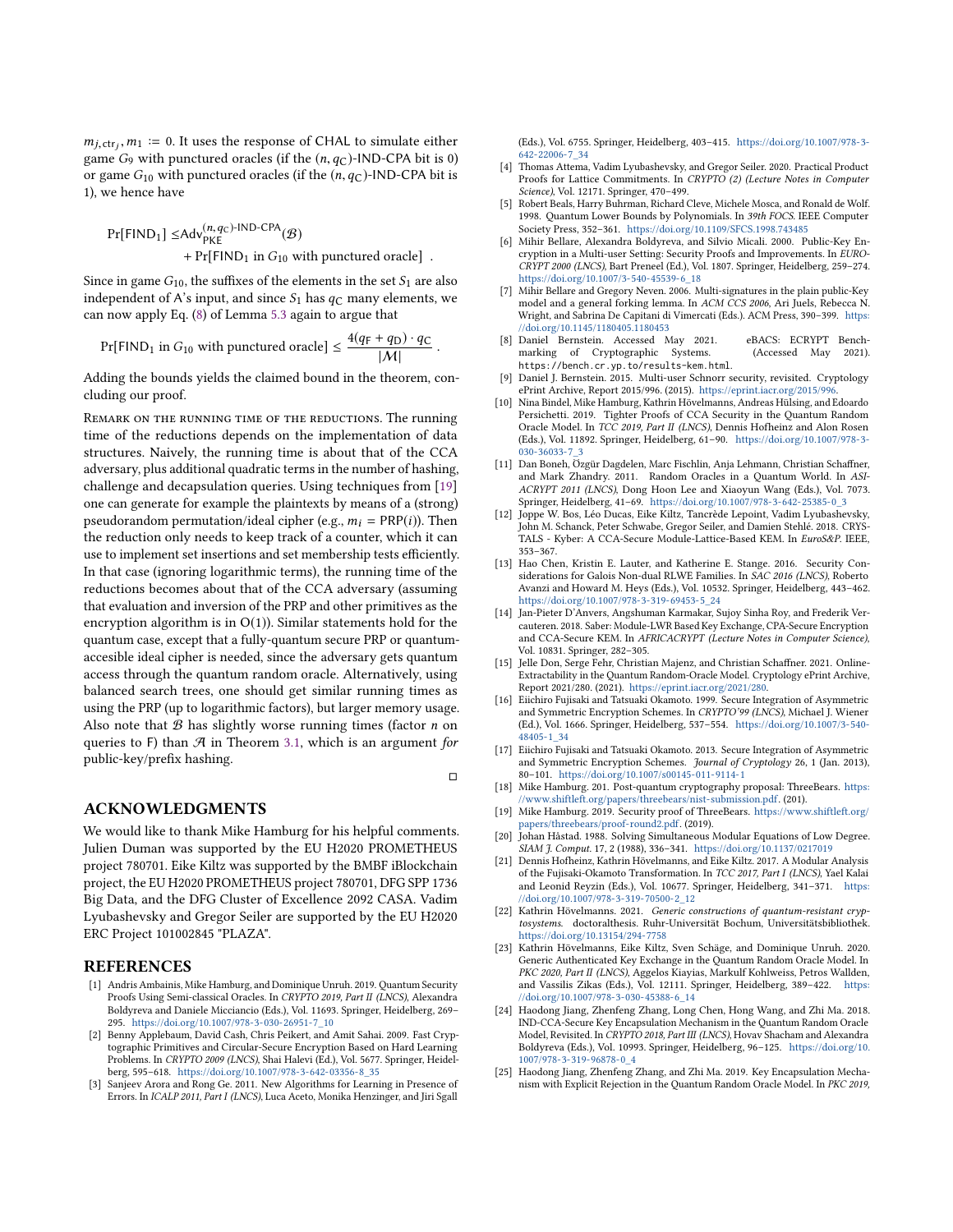Part II (LNCS), Dongdai Lin and Kazue Sako (Eds.), Vol. 11443. Springer, Heidelberg, 618–645. [https://doi.org/10.1007/978-3-030-17259-6\\_21](https://doi.org/10.1007/978-3-030-17259-6_21)

- <span id="page-13-1"></span>[26] Haodong Jiang, Zhenfeng Zhang, and Zhi Ma. 2019. Tighter Security Proofs for Generic Key Encapsulation Mechanism in the Quantum Random Oracle Model. In Post-Quantum Cryptography - 10th International Conference, PQCrypto 2019, Jintai Ding and Rainer Steinwandt (Eds.). Springer, Heidelberg, 227–248. [https://doi.org/10.1007/978-3-030-25510-7\\_13](https://doi.org/10.1007/978-3-030-25510-7_13)
- <span id="page-13-8"></span>[27] Veronika Kuchta, Amin Sakzad, Damien Stehlé, Ron Steinfeld, and Shifeng Sun. 2020. Measure-Rewind-Measure: Tighter Quantum Random Oracle Model Proofs for One-Way to Hiding and CCA Security. In EUROCRYPT 2020, Part III (LNCS), Anne Canteaut and Yuval Ishai (Eds.), Vol. 12107. Springer, Heidelberg, 703–728. [https://doi.org/10.1007/978-3-030-45727-3\\_24](https://doi.org/10.1007/978-3-030-45727-3_24)
- <span id="page-13-2"></span>[28] Adeline Langlois and Damien Stehlé. 2015. Worst-case to average-case reductions for module lattices. Des. Codes Cryptogr. 75, 3 (2015), 565–599.
- <span id="page-13-5"></span>[29] Asheesh Laroia. 2011. Short key IDs are bad news (with OpenPGP and GNU Privacy Guard). [http://www.asheesh.org/note/debian/short-key-ids-are-bad](http://www.asheesh.org/note/debian/short-key-ids-are-bad-news.html)[news.html.](http://www.asheesh.org/note/debian/short-key-ids-are-bad-news.html) (2011).
- <span id="page-13-3"></span>[30] Vadim Lyubashevsky, Chris Peikert, and Oded Regev. 2010. On Ideal Lattices and Learning with Errors over Rings. In EUROCRYPT 2010 (LNCS), Henri Gilbert (Ed.), Vol. 6110. Springer, Heidelberg, 1–23. [https://doi.org/10.1007/978-3-642-](https://doi.org/10.1007/978-3-642-13190-5_1) [13190-5\\_1](https://doi.org/10.1007/978-3-642-13190-5_1)
- <span id="page-13-0"></span>[31] NIST. 2016. Submission Requirements and Evaluation Criteria for the Post-Quantum Cryptography Standardization Process. [https://csrc.nist.gov/CSRC/](https://csrc.nist.gov/CSRC/media/Projects/Post-Quantum-Cryptography/documents/call-for-proposals-final-dec-2016.pdf) [media/Projects/Post-Quantum-Cryptography/documents/call-for-proposals](https://csrc.nist.gov/CSRC/media/Projects/Post-Quantum-Cryptography/documents/call-for-proposals-final-dec-2016.pdf)[final-dec-2016.pdf.](https://csrc.nist.gov/CSRC/media/Projects/Post-Quantum-Cryptography/documents/call-for-proposals-final-dec-2016.pdf) (2016).
- <span id="page-13-4"></span>[32] Oded Regev. 2005. On lattices, learning with errors, random linear codes, and cryptography. In 37th ACM STOC, Harold N. Gabow and Ronald Fagin (Eds.). ACM Press, 84–93. <https://doi.org/10.1145/1060590.1060603>
- <span id="page-13-9"></span>[33] Tsunekazu Saito, Keita Xagawa, and Takashi Yamakawa. 2018. Tightly-Secure Key-Encapsulation Mechanism in the Quantum Random Oracle Model. In EU-ROCRYPT 2018, Part III (LNCS), Jesper Buus Nielsen and Vincent Rijmen (Eds.), Vol. 10822. Springer, Heidelberg, 520–551. [https://doi.org/10.1007/978-3-319-](https://doi.org/10.1007/978-3-319-78372-7_17) [78372-7\\_17](https://doi.org/10.1007/978-3-319-78372-7_17)

### <span id="page-13-7"></span>6 QUANTUM PRELIMINARIES

QUBITS. For simplicity, we will treat a *qubit* as a vector  $|\varphi\rangle \in$  $\widetilde{C}^2$ , i.e., a linear combination  $|\varphi\rangle = \alpha \cdot |0\rangle + \beta \cdot |1\rangle$  of the two here the set of the two here the set of the set of the set of the set of the set of the set of the set of the set of the set of the set of the s *basis states* (vectors)  $|0\rangle$  and  $|1\rangle$  with the additional requirement to the probability amplitudes  $\alpha, \beta \in \mathbb{C}$  that  $|\alpha|^2 + |\beta|^2 = 1$ . The basis  $\{|0\rangle, |1\rangle\}$  is called standard orthonormal computational basis. The qubit  $|\varphi\rangle$  is said to be *in superposition*. Classical bits can be interpreted as quantum bits via the mapping  $(b \mapsto 1·|b\rangle+0·|1-b\rangle)$ .

Quantum Registers. We will treat a quantum register as a collection of multiple qubits, i.e. a linear combination  $|\varphi\rangle := \sum_{x \in \{0,1\}^n} \alpha_x$ . |x), where  $\alpha_x \in \mathbb{C}$ , with the additional restriction that  $\sum_{x \in \{0,1\}^n} |\alpha_x|^2 =$  $|x\rangle$ , where  $\alpha_x \in \mathbb{C}$ , with the additional restriction that  $\sum_{x \in \{0,1\}^n} |\alpha_x|$ <br>1. As in the one-dimensional case, we call the basis  $\{|x\rangle\}_{x \in \{0,1\}^n}$ <br>the *standard orthonormal computational basis*. We say t the standard orthonormal computational basis. We say that  $|\varphi\rangle = \sum_{x \in \{0,1\}^n} \alpha_x \cdot |x\rangle$  contains the classical query x if  $\alpha_x \neq 0$ .

Measurements. Qubits can be measured with respect to a basis. In this paper, we will only consider measurements in the standard orthonormal computational basis, and denote this measurement by MEASURE( $\cdot$ ), where the outcome of MEASURE( $|\varphi\rangle$ ) for a single qubit  $|\varphi\rangle = \alpha \cdot |0\rangle + \beta \cdot |1\rangle$  will be 0 with probability  $|\alpha|^2$  and 1 with probability  $|\beta|^2$ , and the outcome of measuring a qubit register  $|\alpha| = \sum_{\alpha} |\alpha|$  will be x with probability  $|\alpha|^2$ . Note that  $|\varphi\rangle = \sum_{x \in \{0,1\}^n} \alpha_x \cdot |x\rangle$  will be x with probability  $|\alpha_x|^2$ . Note that the amplitudes collapse during a measurement, this means that by measuring  $\alpha \cdot |0\rangle + \beta \cdot |1\rangle$ ,  $\alpha$  and  $\beta$  are switched to one of the combinations in  $\{\pm(1, 0), \pm(0, 1)\}\$ . Likewise, in the *n*-dimensional case, all amplitudes are switched to 0 except for the one that belongs to the measurement outcome and which will be switched to 1.

QUANTUM ORACLES AND QUANTUM ADVERSARIES. Following [\[5,](#page-12-21) [11\]](#page-12-22), we view a quantum oracle  $|O\rangle$  as a mapping

$$
|x\rangle|y\rangle \mapsto |x\rangle|y \oplus O(x)\rangle ,
$$

where  $O: \{0, 1\}^n \to \{0, 1\}^m$ , and model quantum adversaries A<br>with access to O by a sequence  $U_1, \{O\}$ ,  $U_2, \ldots, \{O\}$ ,  $U_N$  of unitary with access to O by a sequence  $U_1$ ,  $|0\rangle$ ,  $U_2$ ,  $\cdots$ ,  $|0\rangle$ ,  $U_N$  of unitary transformations. We write  $A^{(0)}$  to indicate that the oracles are quantum-accessible (contrary to oracles which can only process classical bits).

Quantum random oracle model. We consider security games in the quantum random oracle model (QROM) as their counterparts in the classical random oracle model, with the difference that we consider quantum adversaries that are given quantum access to the (offline) random oracles involved, and classical access to all other (online) oracles.

#### <span id="page-13-6"></span>7 PROOF OF THEOREM [3.1](#page-5-1) (PART 2)

PROOF. Let  $A$  be an adversary and consider the games given in Fig. [10.](#page-14-0)

GAME  $G_0$ . This is the original  $(n, q<sub>C</sub>)$ -IND-CCA game. Thus,

$$
\left|\Pr\left[G_0^{\mathcal{A}} \Rightarrow 1\right] - \frac{1}{2}\right| = \mathsf{Adv}_{\mathsf{KEM}}^{(n,q_{\mathbb{C}})\text{-IND-CCA}}(\mathcal{A}).
$$

GAME  $G_1$ . In game  $G_1$  the challenge oracle samples m from  $M \setminus L_M$ instead of  $M$ , since on a message collision an adversary can easily distinguish the real KEM key from the random one. By the birthday bound,

$$
\left|\Pr\Bigl[G_0^{\mathcal{A}} \Rightarrow 1\Bigr] - \Pr\Bigl[G_1^{\mathcal{A}} \Rightarrow 1\Bigr]\right| \leq \frac{q \texttt{C}^2}{|\mathcal{M}|}
$$

GAME  $G_2$ . In game  $G_2$  we modify the Decaps oracle in lines [21](#page-14-1) and [22](#page-14-2) such that for an invalid ciphertext the key is defined as  $K'_j(c)$ , where K' is an independent internal random oracle. This remains unnoticed to adversary  ${\mathcal{A}}$  unless it queries

$$
\mathsf{K}(s_j,\cdot)\,,
$$

for  $j \in [1, n]$  or there exists a collision  $s_i = s_j$ , that is there exists  $i, i \in [n]$  at  $s_i = s_j$ , in which case the exert BAD is set to true. *i*, *j* ∈ [*n*] s.t.  $s_i = s_j$ , in which case the event BAD is set to true.<br>Since the example  $\leq$  [0, 1)  $\frac{1}{2}$  are uniformly used on and information

Since the seeds  $s_j \in \{0,1\}^{\lambda}$  are uniformly random and information-<br>poretically hidden from the adversary, we have by the birthday theoretically hidden from the adversary, we have by the birthday and union bound

$$
\left|\Pr\left[G_2^{\mathcal{A}} \Rightarrow 1\right] - \Pr\left[G_1^{\mathcal{A}} \Rightarrow 1\right]\right| \le \Pr[\mathsf{BAD}] \le \frac{n^2 + n \cdot q_\mathsf{F}}{2^{\lambda}}.
$$

GAME  $G_3$  In game  $G_3$  we start introducing changes to the decapsulation oracle  $Decaps(j, \cdot)$  with the goal of simulating decapsulation queries without the secret-keys by additional changes introduced in game G<sub>4</sub>. In more detail, for  $m' := \text{Dec}(sk_j, c)$  we return the "implicit reject key"  $k'(c)$  if  $m'$  was not quaried on E and other. "implicit reject key"  $K'_j(c)$  if m' was not queried on F, and other-<br>wise notion the lies:  $K$  from  $(K, r) \leftarrow \Gamma(m')$ . In other words, we wise return the key K from  $(K,r) \leftarrow F(m')$ . In other words, we consider only cinhertaxts as valid where the adversary first queries consider only ciphertexts as valid, where the adversary first queries G (indirectly through F). The probability that a ciphertext is valid without first querying G is bounded by the  $\gamma$ -spreadness. Note that this step is necessary due to not domain separating the random oracle H in order to guarantee the consistency of the decapsulation query lists  $\mathcal{L}_{D_j}$  and the random oracle list  $\mathcal{L}_{H}$ . To see why this is necessary, consider two ciphertexts  $c_1$  and  $c_2$  which were not derived by making queries first to G (indirectly through F). A priori,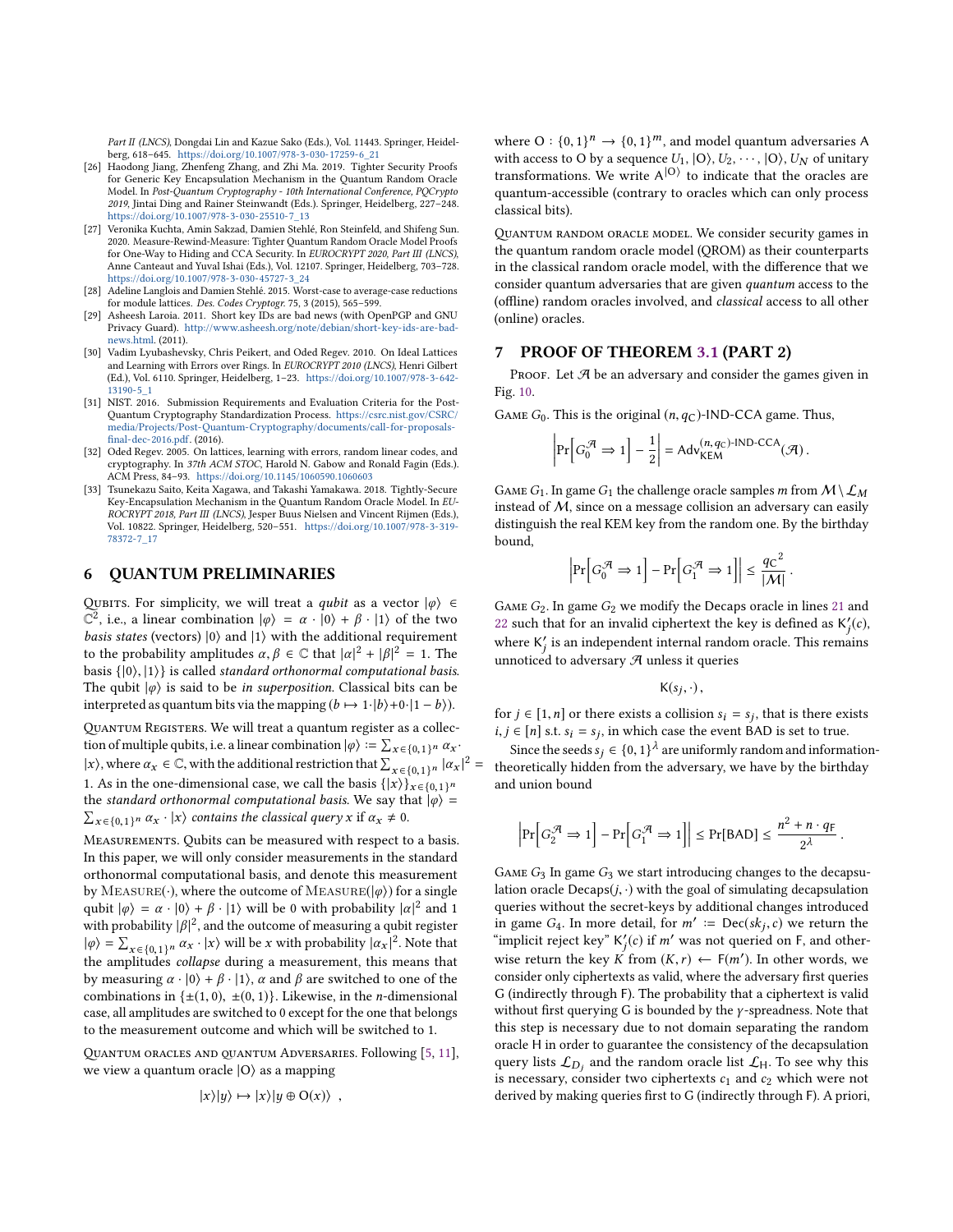<span id="page-14-0"></span>

| F(A)<br><b>GAMES</b> $G_0$ - $G_5$                                                                                                                              |                          |
|-----------------------------------------------------------------------------------------------------------------------------------------------------------------|--------------------------|
| 01 for $j \in [n]$<br>34 if $A \in \mathcal{M}$                                                                                                                 |                          |
| $(pk_i, sk_j) \stackrel{\$}{\leftarrow}$ Gen<br>02<br>35<br>$m \coloneq A$                                                                                      |                          |
| 36<br>$(K, r) := (H(m), G(m))$<br>$s_i \xleftarrow{\$} \{0,1\}^{\lambda}$<br>03                                                                                 |                          |
| 37 if $A \in \{0, 1\}^{\lambda} \times C$<br>04 if $\exists i, j \in [n]$ s.t. $s_i = s_j$ ; BAD := true; abort<br>$/G_2-G_5$                                   |                          |
| $(s, c) \coloneq A$<br>38<br>05 $pk \leftarrow (pk_1, \ldots, pk_n)$                                                                                            |                          |
| $K \coloneqq K(s, c)$<br>39<br>06 $b \stackrel{\$}{\leftarrow} \{0, 1\}$                                                                                        |                          |
| 40 if K undefined: $K \xleftarrow{\$} \mathcal{K}$<br>07 $b' \stackrel{\$}{\leftarrow} \mathcal{A}$ Decaps, Chall, $F(\vec{pk})$                                |                          |
| 41 if r undefined: $r \stackrel{\$}{\leftarrow} \mathcal{R}$                                                                                                    |                          |
| 08 return $[[b' = b]]$<br>42 return $(K, r)$                                                                                                                    |                          |
| Chall(j)                                                                                                                                                        |                          |
| G(m)                                                                                                                                                            | / Internal random oracle |
| 09 $m \stackrel{\$}{\leftarrow} M$<br>$\frac{1}{43 r}$ $\stackrel{\circ}{\leftarrow}$ $\stackrel{\circ}{\mathcal{R}}$                                           |                          |
| 10 $m \stackrel{\$}{\leftarrow} M \setminus \mathcal{L}_M$<br>/ $G_1$ - $G_5$<br>44 if $m \in \mathcal{L}_M$                                                    | $/G_5$                   |
| 11 $(K_0, r) \leftarrow F(m)$<br>$QUERY := true$<br>45                                                                                                          | $/G_5$                   |
| 12 $\mathcal{L}_M := \mathcal{L}_M \cup \{m\}$<br>46<br>abort                                                                                                   | $/G_5$                   |
| 13 $r \stackrel{\$}{\leftarrow} \mathcal{R}; K_0 \stackrel{\$}{\leftarrow} \{0, 1\}^k$<br>$/G_5$<br>$47$ return $r$                                             |                          |
| 14 $K_1 \xleftarrow{\$} \{0, 1\}^k$                                                                                                                             |                          |
| 15 $c \leftarrow \text{Enc}(pk_j, m; r)$<br>K(s, c)                                                                                                             | / Internal random oracle |
| 16 $\mathcal{L}_{C_j} = \mathcal{L}_{C_j} \cup \{c\}$<br>48 $K \xleftarrow{\$} \mathcal{K}$                                                                     |                          |
| 17 return $(c, K_b)$<br>49 if $s \in \{s_1, \ldots, s_n\}$                                                                                                      | $/G_2-G_5$               |
| $BAD := true$<br>50                                                                                                                                             | $/G_2-G_5$               |
| $/G_0-G_2$<br>Decaps( <i>j</i> , $c \notin \mathcal{L}_{C_j}$ )<br>abort<br>51                                                                                  | $/G_2-G_5$               |
| 18 $m' := \text{Dec}(sk_j, c)$<br>52 return $K$                                                                                                                 |                          |
| 19 $(K, r) \leftarrow F(m')$                                                                                                                                    |                          |
| 20 if $m' = \perp$ or $Enc(pk_i, m'; r) \neq c$<br>H(m)                                                                                                         | / Internal random oracle |
| $(K, r) \leftarrow F(s_i, c)$<br>/ $G_0$<br>21<br>53 $K \xleftarrow{\$} \mathcal{K}$                                                                            |                          |
| $K \coloneqq K_i'(c)$<br>$/G_2$<br>22<br>54 if $m \in \mathcal{L}_M$                                                                                            | $/G_5$                   |
| 23 $return K$<br>$QUERY := true$<br>55                                                                                                                          | $/G_5$                   |
| 56<br>abort                                                                                                                                                     | $/G_5$                   |
| $/G_3$<br>Decaps( <i>j</i> , $c \notin \mathcal{L}_{C_j}$ )<br>57 for $j \in [n]$ :                                                                             | $/G_4 - G_5$             |
| 24 $m' := \text{Dec}(sk_i, c)$<br>$c'_i$ := Enc( $pk_j$ , m; G(m))<br>58                                                                                        | / $G_4$ - $G_5$          |
| 25 if $\exists (m, r, K) \in \mathcal{L}_F$ with $Enc(pk_i, m; r) = c$ and $m = m'$<br>$\mathcal{L}_{D_j} \coloneqq \mathcal{L}_{D_j} \cup \{(c'_j, K)\}$<br>59 | $/G_4 - G_5$             |
| return $K$<br>26<br>60 return $K$                                                                                                                               |                          |
| 27 $K := K'_i(c)$                                                                                                                                               |                          |
| 28 return $K$                                                                                                                                                   |                          |
|                                                                                                                                                                 |                          |
| $/G_4-G_5$<br>Decaps( <i>j</i> , $c \notin \mathcal{L}_{C_j}$ )                                                                                                 |                          |
| 29 if $\exists K$ s. th. $(c, K) \in \mathcal{L}_{D_i}$                                                                                                         |                          |
| return $K$<br>30                                                                                                                                                |                          |
| 31 $K \stackrel{\$}{\leftarrow} \mathcal{K}$                                                                                                                    |                          |
| 32 $\mathcal{L}_{D_j} := \mathcal{L}_{D_j} \cup \{(c, K)\}\$                                                                                                    |                          |
| $33$ return $K$                                                                                                                                                 |                          |

#### <span id="page-14-8"></span><span id="page-14-7"></span><span id="page-14-6"></span><span id="page-14-5"></span><span id="page-14-2"></span><span id="page-14-1"></span>Figure 10: Games  $G_0$  -  $G_4$  for the proof of Theorem [3.1.](#page-5-1) The internal random oracles  $H'_j$ ,  $H_j$ ,  $G_j$ ,  $K_j$  are not accessible by the j adversary. We assume wlog that <sup>F</sup> is only queried once on each value A.

we can not exclude the possibility that  $c_1$  under secret-key  $sk_1$  decrypts to the same  $m$  as  $c_2$  under the secret-key  $sk_2$ . With this game hop what we are essentially showing is that this does not matter, since by γ -spreadness, the re-encryption check will not pass, and thus the KEM keys will be independent. Without this argument, the simulation would return different KEM keys although we have not excluded that re-encryption might be successful, where the simulation would then need to return the same KEM key, i.e.  $H(m)$ . By the weak  $\gamma$ -spreadness we have by a union bound over the  $n$ 

<span id="page-14-4"></span><span id="page-14-3"></span>users and  $q_D$  decapsulation queries

$$
\left|\Pr\left[G_2^{\mathcal{A}} \Rightarrow 1\right] - \Pr\left[G_3^{\mathcal{A}} \Rightarrow 1\right]\right| \le q_{\mathsf{D}} n 2^{-\gamma}.
$$

GAME  $G_4$ . In game  $G_4$  we simulate the decapsulation oracle Decaps( $j, \cdot$ ) without knowledge of the secret key by patching the random oracle H in lines [57-](#page-14-3)[59](#page-14-4) and [29-](#page-14-5)[33.](#page-14-6) Note that if PKE was perfectly correct, then the random oracle patching is also perfectly correct and therefore two games would look identical in  $\mathcal{A}$  's view.

The only bad case happens if  $G$  is queried on some  $m$  which induces a correctness error, that is  $\text{Dec}(sk_j, \text{Enc}(pk_j; m; G(m))) \neq$